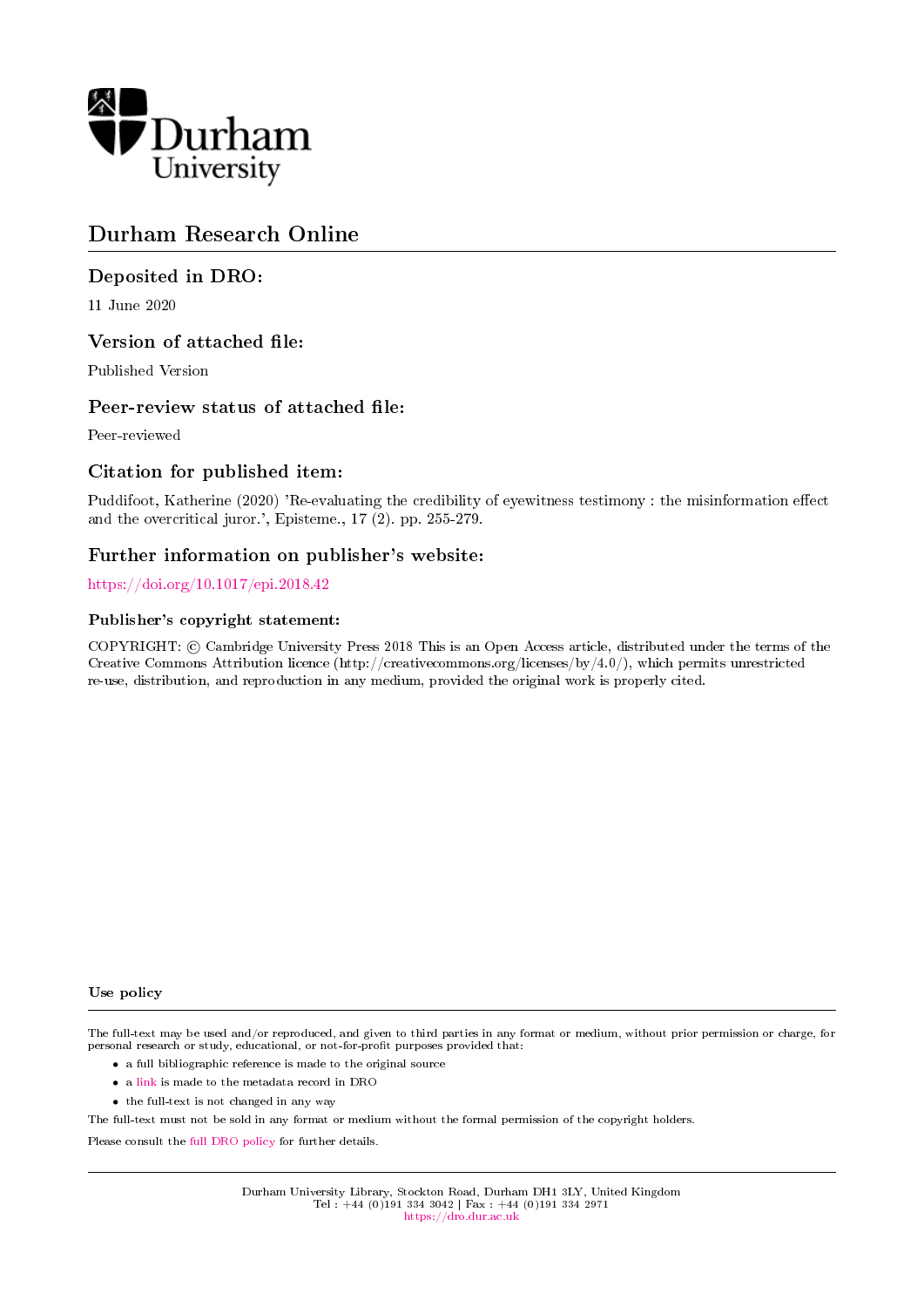Episteme, 17, 2 (2020) 255–279 © Cambridge University Press. This is an Open Access article, distributed under the terms of the Creative Commons Attribution licence (http://creativecommons.org/licenses/by/4.0/), which permits unrestricted re-use, distribution, and reproduction in any medium, provided the original work is properly cited. doi:10.1017/epi.2018.42

# re-evaluating the credibility of eyewitness testimony: the misinformation effect and the overcritical juror

katherine puddifoot

[kathypuddifoot@gmail.com](mailto:kathypuddifoot@gmail.com)

#### **ABSTRACT**

Eyewitnesses are susceptible to recollecting that they experienced an event in a way that is consistent with false information provided to them after the event. The effect is commonly called the misinformation effect. Because jurors tend to find eyewitness testimony compelling and persuasive, it is argued that jurors are likely to give inappropriate credence to eyewitness testimony, judging it to be reliable when it is not. It is argued that jurors should be informed about psychological findings on the misinformation effect, to ensure that they lower the credence that they give to eyewitness testimony to reflect the unreliability of human memory that is demonstrated by the effect. Here I present a new argument, the overcritical juror argument, to support the conclusion that eyewitnesses are likely to make inappropriate credence assignments to eyewitness testimony. Whereas previously authors have argued that jurors will tend to give too much credence to eyewitness testimony, I identify circumstances in which jurors will give too little credence to some pieces of testimony. In my view jurors should be informed by psychological findings relating to the misinformation effect to ensure that they do not lower the credence that they give to eyewitness testimony when they should not.

#### 1. introduction

Testimony from eyewitnesses can be decisive in criminal trials.<sup>1</sup> However, over the last hundred years psychologists have gathered a vast body of evidence that is frequently taken to show that the testimony is unreliable (Howe and Knott  $20I_5$ ). The claim that eyewitness testimony is unreliable has been based in part on research showing that people are susceptible to what is commonly called the *misinformation effect*.<sup>2</sup> In the misinformation effect, a person recollects that they experienced an event in a way that is consistent

<sup>1</sup> I focus on eyewitness testimony for the sake of the current discussion, however, many of the arguments developed in the current article would also apply to testimony provided by complainants.

<sup>2</sup> Other distorting factors have also been discussed in the psychology literature, including hindsight bias, eyewitness overcondence and tendency of eyewitnesses to make a relative judgement when identifying suspects in line-ups (Wise et al. 2009). To the extent that these effects are the result of the reconstructive nature of memory, the argument in this paper might apply to them too.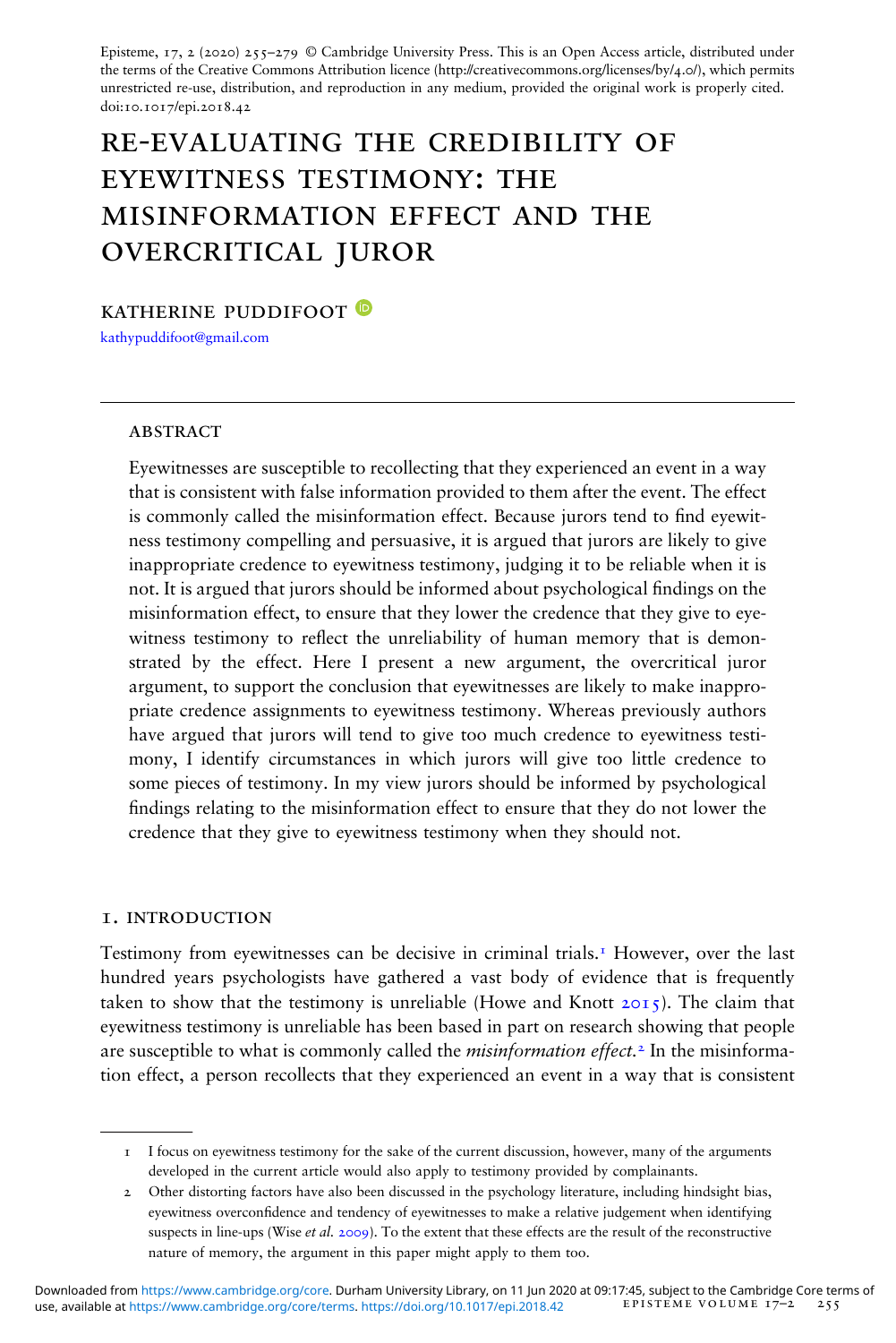with false information provided to them after the event. It is widely accepted that people tend to find eyewitness testimony compelling and persuasive (e.g. Brigham and Bothwell  $1983$ ), but psychological results on the misinformation effect suggest that the memories that are the source of eyewitness testimony can be distorted, suggesting that people should approach the testimony with more scepticism than they are predisposed to. It has been argued that jurors and others working with the legal system should be introduced to psychological ndings illustrating the misinformation effect to ensure that credence assignments to eyewitness testimony are appropriately lowered.

In recent work, however, Kourken Michaelian  $(2013)$  has argued that, in spite of the evidence widely discussed in psychology and legal theory, the belief-forming processes leading to the production of eyewitness's memories and then testimony tend to produce true beliefs. Based on Michaelian's argument, it might appear that jurors act appropriately when they assign high credence to eyewitness testimony because eyewitness's memory beliefs will tend to be true. As arguments in favour of the introduction of psychological findings to court have been driven by the goal of ensuring that jurors reduce the credence that they assign to eyewitness testimony to reflect the *unreliability* demonstrated by the effect, Michaelian's argument seems to suggest that the psychological findings need not be introduced. If eyewitness's memories and testimonies about witnessed events are reliable, then *prima facie* there is no reason to introduce psychological findings.

In this paper I reject this result. I provide a new argument that supports the conclusion that jurors often assign inappropriate credence to eyewitness testimony. My argument highlights the importance of introducing psychological findings on the misinformation effect into the criminal trial to ensure that jurors give eyewitness testimony appropriate credence. However, my argument does not depend on establishing that eyewitness testimony is unreliable and that the credence given to this testimony needs to be lowered. Instead I argue that jurors are likely to give too little credence to some individual pieces of eyewitness testimony. While the existing literature on the misinformation effect emphasises how psychological ndings can be used to encourage jurors to lower the credence that they give to eyewitness testimony, I emphasise how knowledge of the findings can prevent jurors from lowering the credence that they give to eyewitness testimony when they should not do so.

I argue that where evidence has been presented suggesting that an eyewitness has provided testimony that includes inaccurate details, jurors are likely to lower the credence that they assign to all or a substantial part of an eyewitness testimony, concluding that the eyewitness is either motivated to deceive or lacking a good supply of true beliefs about the event about which they are testifying. However, if the error is due to the misinformation effect then the eyewitness is likely to have a good supply of true beliefs that she is motivated to provide via her testimony. In these types of cases, the juror would be more likely to make a correct credence assignment, because she would be less likely to lower the credence that she gives to all or a substantial part of the eyewitness's testimony, if she were aware of the psychological findings on the misinformation effect. These psychological findings would show that people can make errors in their testimony (due to the misinformation effect) but nonetheless be trustworthy sources of much information about the case. And the same psychological studies could aid the juror in identifying whether, for any individual piece of information provided via testimony, errors are likely to have been made.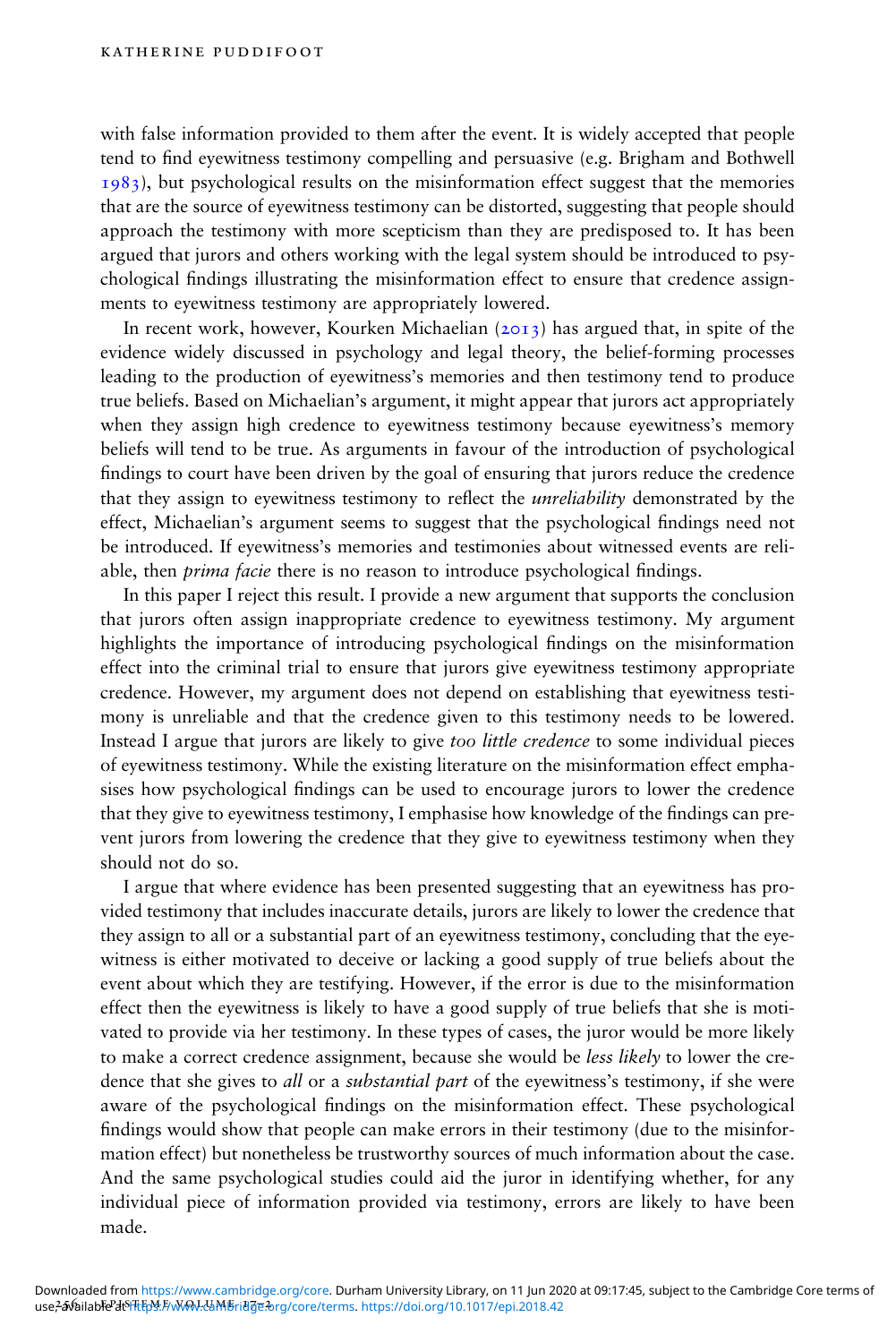### 2. the misinformation effect and (un)reliable eyewitnesses

There is now a vast body of psychological literature on the misinformation effect, showing how eyewitness testimony can become distorted as a result of information presented to the witness after they have witnessed an event. For example, Elizabeth Loftus and J.C. Palmer (1974) presented experimental participants with images of a car crash. Some participants were then asked how fast the cars involved in the crash were travelling when they 'hit' each other while others were asked how fast the cars were travelling when they 'smashed' into each other. Those who were asked the question using the word 'smashed' were more likely to falsely report that there was broken glass in the image. In another experiment, participants were also shown an image of a car at a 'stop' sign and then supplied with the misinformation that there was a 'yield' sign (Loftus et al. 1978). Participants provided with the misinformation were more likely than controls to claim that they recalled seeing a 'yield' sign. In a more recent study, participants were shown a complex event, e.g. a girl having her wallet stolen by a man (Okado and Stark 2005). Then they were presented with misinformation about the event, e.g. that the man hurt the girl's arm when it was her neck that had been hurt. The misinformation was remembered as being a part of the original event  $47\%$  of the time. Hundreds of studies have now been undertaken demonstrating the robustness of this phenomenon (Howe and Knott  $20I_5$ ), which has become labelled the *misinformation effect* because it occurs due to the influence of misinformation provided after an event.

The misinformation involved in the effect can come from a variety of sources (Loftus 2005). Many psychological experiments, including those described above, illustrate how misinformation can be provided through suggestive interviewing by police officers or lawyers. For example, a police officer could refer to some detail (e.g. a 'stop' sign) in her questioning, leading a witness to falsely remember that they saw the detail. However, a social contamination effect has also been established: it has also been found that people's memories can be influenced by information provided by unfamiliar social peers (Gabbert et al. 2004). In one experiment exemplifying this effect, participants were shown a video of a simulated car crash and then supplied with misinformation about the crash (Gabbert et al.  $2004$ ). Participants were significantly more likely to answer questions about the crash in a way consistent with the misinformation that they were supplied when the confederate, who appeared to be a social peer, provided it than when the information was provided in the form of a written narrative. The contamination effect is important when it comes to eyewitness testimony because witnesses often discuss with each other what they recall of a crime scene (Gabbert *et al.* 2004). This provides an opportunity for them to contaminate each other's memories of the details of the crime.

The misinformation effect leads to distorted memories. When these distorted memories are about the details of a criminal case, and expressed in eyewitness testimony, they lead the testimony to include inaccurate details. As a result, findings on the misinformation effect have 'challenged prevailing views about the validity of memory and raised serious concerns about the reliability of eyewitness testimony' (Zaragoza *et al.* 2007: 37). They have led the leading researcher on the misinformation effect, Elizabeth Loftus and her colleague to conclude that 'Eyewitness testimony is very powerful and convincing to jurors, even though it is not particularly reliable' (Laney and Loftus 2017). In a recent overview of research on memory distortion and eyewitness testimony, the impact of the research was summarized as follows: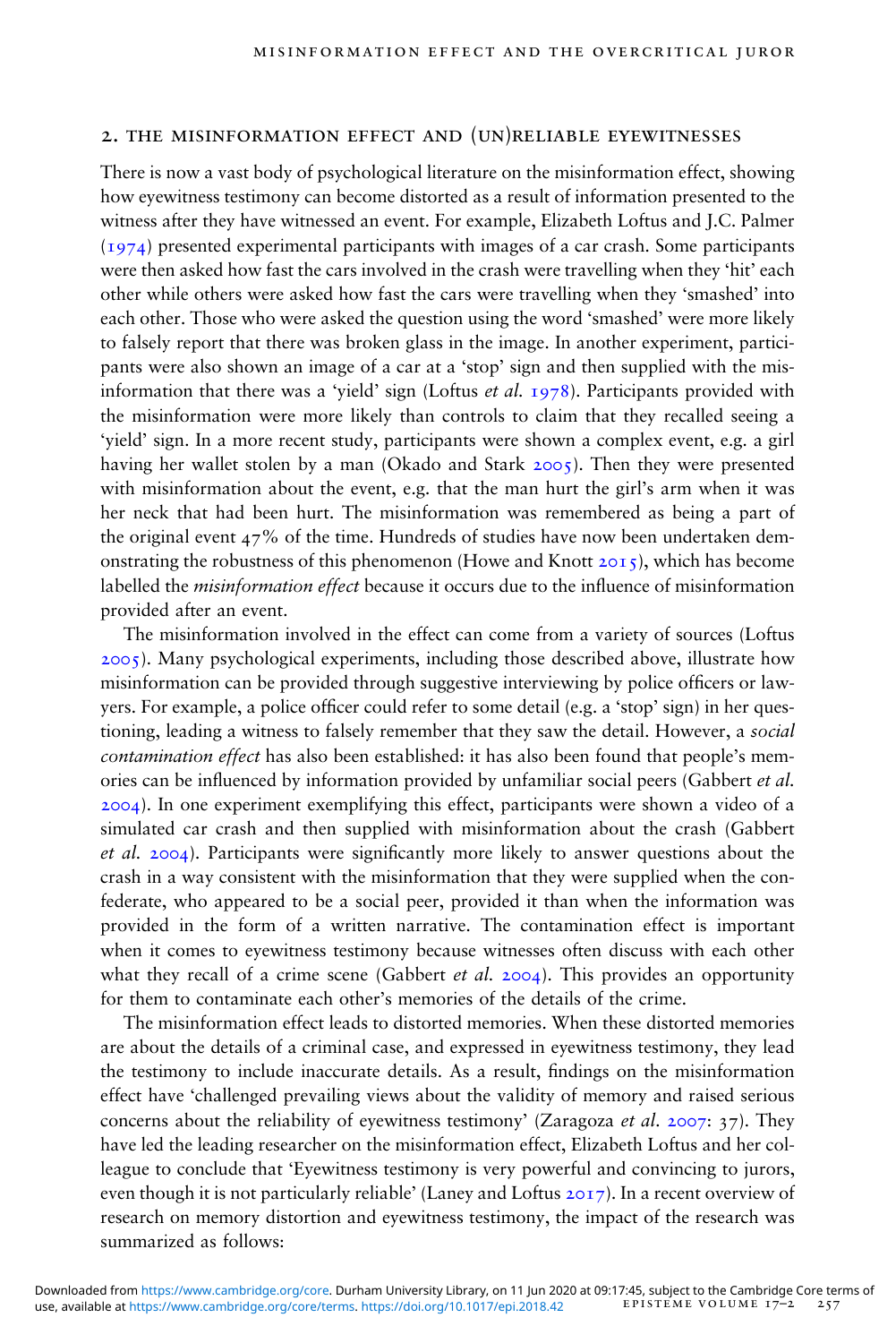For decades, psychologists and defense attorneys have maintained that eyewitness testimony can be notoriously unreliable, and courts, including the United States Supreme Court, have recognized this fact. (Wise et al. 2009)

In presenting psychological evidence in support of their view that eyewitness testimony is unreliable, these authors provide reason for jurors to lower the credence they give to eyewitness testimony to reflect the potential for eyewitness error.

In response to the findings on the misinformation effect, questions have been raised about the ability of jurors to determine whether eyewitness testimony is accurate and should be depended upon to formulate a correct verdict (e.g. Schmechel et al. 2006). As jurors tend to find eyewitness testimony to be compelling and persuasive (e.g. Brigham and Bothwell  $1983$ , but the testimony is subject to distortion due to the misinformation effect, jurors will tend to find evidence that can be distorted due to the misinformation effect to be compelling and persuasive. Under such conditions, jurors overestimate the adequacy of the testimony. Psychologists and legal theorists therefore argue that jurors should be informed about the psychological findings, so that they are aware that eyewitness testimony can result from distorted memory, and the credence given to the testimony can be reduced accordingly.3

In contrast, the philosopher Kourken Michaelian  $(2013)$  presents a challenge to the claim that eyewitness testimony is unreliable. Michaelian argues that the process of incorporating information acquired after an event via testimony is a reliable one, so the misinformation effect reliably produces true beliefs. Michaelian presents findings suggesting that the information that is provided after an event, influencing the recollection of the event, is often accurate. He cites a 1996 study undertaken by De Paulo and colleagues suggesting that in the majority of interactions people do not intentionally tell untruths, and that the vast majority of lies are about the liar, presented for psychological reasons. A further study cited by Michaelian suggests that people tend to tell the truth as a default, choosing to lie only when telling the truth would hinder the their goals, for example, leading to some degree of social awkwardness, tension, or discomfort (Levine et al. 2010, cited in Michaelian 2013).

What these studies suggest is that people tend to tell the truth when they have no motive to deceive. Moreover, where people are deceptive, it is usually in presenting information about themselves. This means that as long as the people sharing information about a crime to an eyewitness are knowledgeable about the subject matter that they are discussing, and are not talking about themselves, or aiming to achieve some goal that they cannot achieve through truth-telling, they are likely to present accurate information. If this information is integrated with other information deriving from memory, then the product is likely to be true beliefs about the crime that has been witnessed. The incorporation of information provided by others after experiencing a crime will therefore be a reliable belief-forming process. Michaelian concludes that:

<sup>3</sup> Numerous articles have been written advocating jurors being informed by psychological ndings on memory biases and responding to the view that eyewitnesses do not need to be informed by the findings because, for example, they are already aware of the fallibility of memory. Some examples include Stein  $(2003)$ , Wise *et al.*  $(2009)$  and Laney and Loftus  $(2017)$ .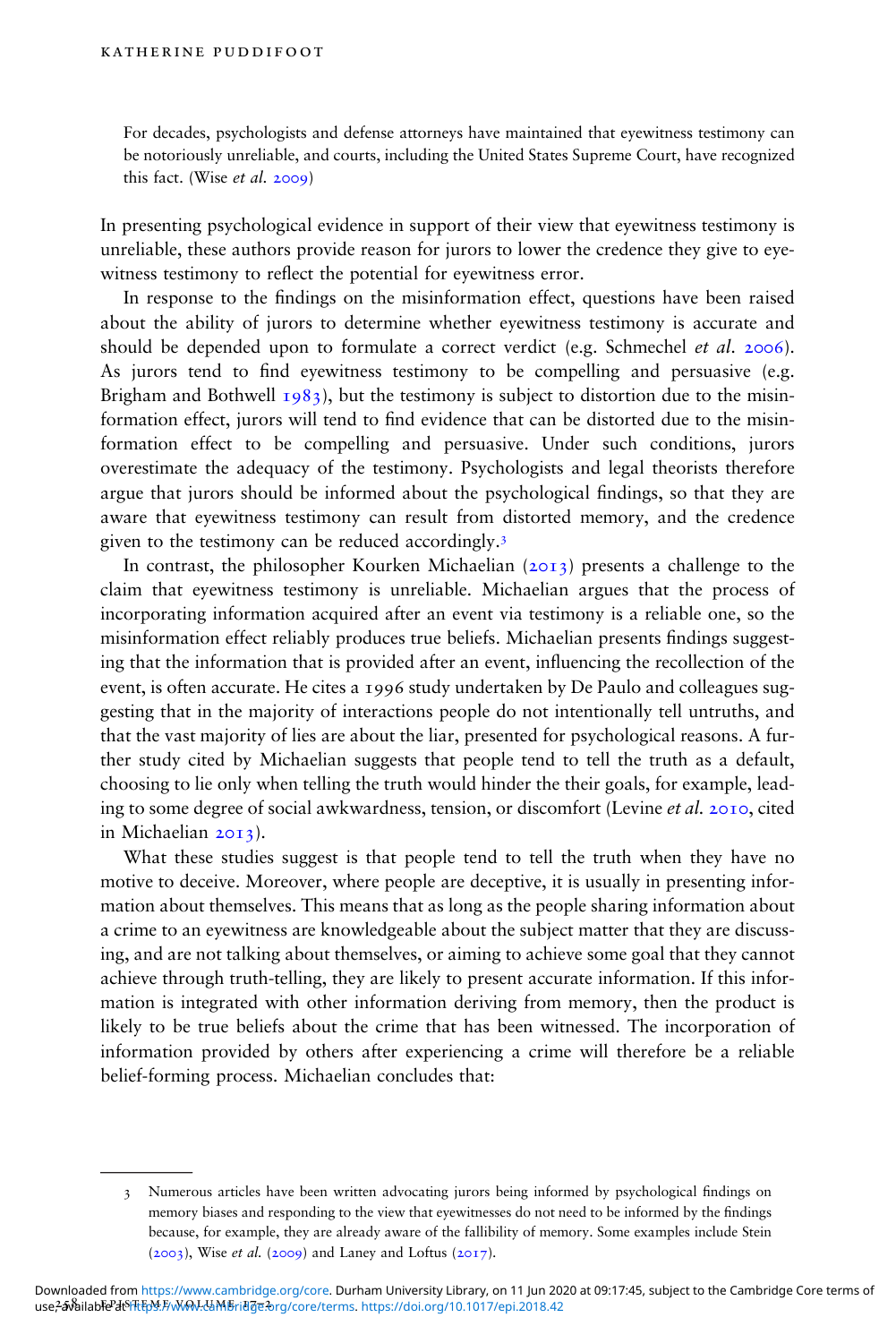given the operation of the honesty bias, most ... of the testimony received by an agent will be true; and if most of the testimony received by an agent is true, then ... the unknowing incorporation of testimonial information into episodic memory is a reliable process for the formation of memory beliefs (Michaelian 2013: 2450)

Michaelian's argument challenges the idea that eyewitness testimony is unreliable, suggesting that the memory beliefs on which eyewitness testimony depends tend to accurately reflect the reality of the crime because they are influenced by the true testimony that others have provided to the eyewitness.4

Michaelian's argument also provides reason to doubt that jurors assign inappropriate credence to eyewitness testimony. It might be argued that it is appropriate for jurors to take eyewitness testimony to be compelling and persuasive if the testimony tends to accurately reflect the reality of the crime that the testimony is about. If jurors assign appropriate credence to eyewitness testimony without being informed by psychological ndings on the misinformation effect then there will be no benefit to introducing these findings into the courtroom. Therefore, Michaelian's argument appears to present a challenge to both the idea that jurors assign inappropriate credence to eyewitness testimony and the idea that jurors are more likely to assign appropriate credence to eyewitness testimony if they are informed by psychological findings on the misinformation effect.

What, then, should be thought about jurors' responses to eyewitness testimony? Do jurors assign inappropriate credence to eyewitness testimony? Should psychological findings on the misinformation effect be introduced into the courtroom to prevent this error? It might seem that the debate between Michaelian and psychologists like Loftus needs to be settled to answer these questions. However, in this paper I do not aim to settle this debate. Instead, I propose a new argument that shows that jurors *are* likely to assign inappropriate credence to some eyewitness testimony. The argument does not depend on existing arguments in support of the view that eyewitness testimony is unreliable, nor upon arguments claiming to establish that it is reliable. However, as we shall see in section 9, the argument does provide new support for the conclusion that eyewitness testimony is more reliable than has been appreciated by psychologists who argue that the credence assigned to eyewitness testimony should be lowered. The argument therefore occupies an interesting position relative to the existing debates: I agree with psychologists like

<sup>4</sup> It is important to note that there is a significant epistemic flaw when incorporation occurs, even if the information that is incorporated is accurate: the believer and others have a false idea about the source of the memory belief. In some contexts, what people want from a testifier is evidence that they specifically witnessed some details of an event. For example, the testimony of one witness might be used to corroborate the testimony of another. If the corroborating testimony is the result of incorporation, especially the incorporation of information provided by the other witness, then the testimony will not provide the independent verification that it is taken to provide. In addition to this, sometimes testimony is taken to be especially valuable because it is the result of the personal experience of an eyewitness who is taken to be trustworthy. If the testimony is the result of the incorporation of information provided by another witness then the testimony will not perform the desired result. Each of these considerations suggest that although memory beliefs that involve incorporation will often accurately reflect details of remembered events, they will often nonetheless be misleading in ways that undermine them as sources of information in a criminal court. For current purposes, however, these worries shall be put aside because my positive argument does not depend on eyewitness testimony being reliable for the reasons that Michaelian  $(2013)$  outlines.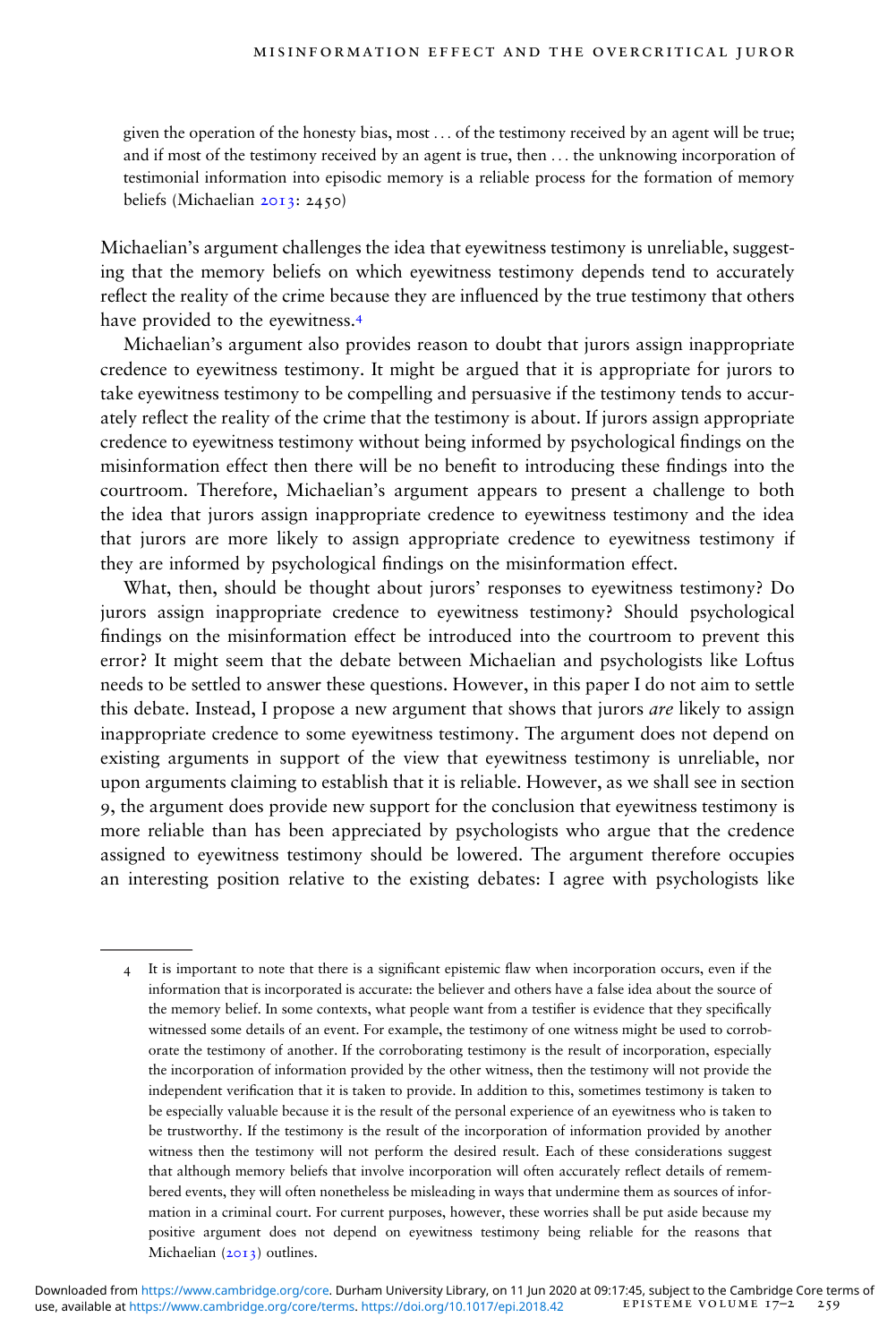Loftus that jurors assign inappropriate credence to eyewitness testimony *and* with Michaelian that eyewitness testimony is more reliable than it is often taken to be.

#### 3. a new look at juror credence assignments

The new argument I propose is the *overcritical juror argument*. According to the overcritical juror argument psychological findings on the misinformation effect should be utilized within the legal system *not* because this could ensure that the credence given to eyewitness testimony is lowered appropriately to reflect the potential for error due to the misinformation effect but instead because this could *prevent the credence* given to individual pieces of eyewitness testimony from being lowered inappropriately.

For the sake of the current discussion, a consequentialist approach is adopted when discussing what it is to lower credence appropriately. It is assumed that it is appropriate to lower the credence given to an individual piece of eyewitness testimony only if, in so doing, one increases the chance of a correct verdict being reached about the case in which the testimony is used. One inappropriately lowers the credence given to an individual piece of eyewitness testimony if, in so doing, one decreases the chance of a correct verdict being reached. My claim is that the psychological findings on the misinformation effect present very good reason to think that the credence given to individual pieces of eyewitness testimony is frequently lowered in a way that reduces the chance of a correct verdict being reached. On a more positive note, the same psychological findings can be utilized within the legal system to prevent errors of this type from occurring.

#### 4. the cases

The cases that are of interest are those in which an eyewitness appears to be discredited because of a single or small number of errors in their testimony. The following are examples. An eyewitness describes a car travelling at a specific speed but CCTV evidence shows that the car was travelling more quickly or slowly. An eyewitness claims that a car involved in an accident passed a yield sign when there was actually only a stop sign at the scene. An eyewitness claims that the person who committed a crime was wearing glasses but photographic evidence suggests that they were not. In the specific cases of interest, jurors who are assessing the credibility of an eyewitness's testimony conclude one or both of two things: (i) the eyewitness intends to deceive by providing false details; (ii) the eyewitness does not have a good supply of true memories about the event about which they are testifying. This section establishes that these types of reactions occur.5

Let us first consider how jurors might come to conclude that an eyewitness has an intention to deceive on the basis of evidence of errors in their testimony. One important role of jurors is to detect whether an eyewitness intends to deceive (see e.g. Seniuk 2013), but people, including those working within the legal system, are generally no better than

<sup>5</sup> In the current discussion it will not be possible to establish the frequency with which these cases occur. But even if I do not establish that the cases are common, it is important and notable that they occur, because they can lead to injustice, i.e. incorrect verdicts being made in criminal trials due to testimony being given less credence than it deserves.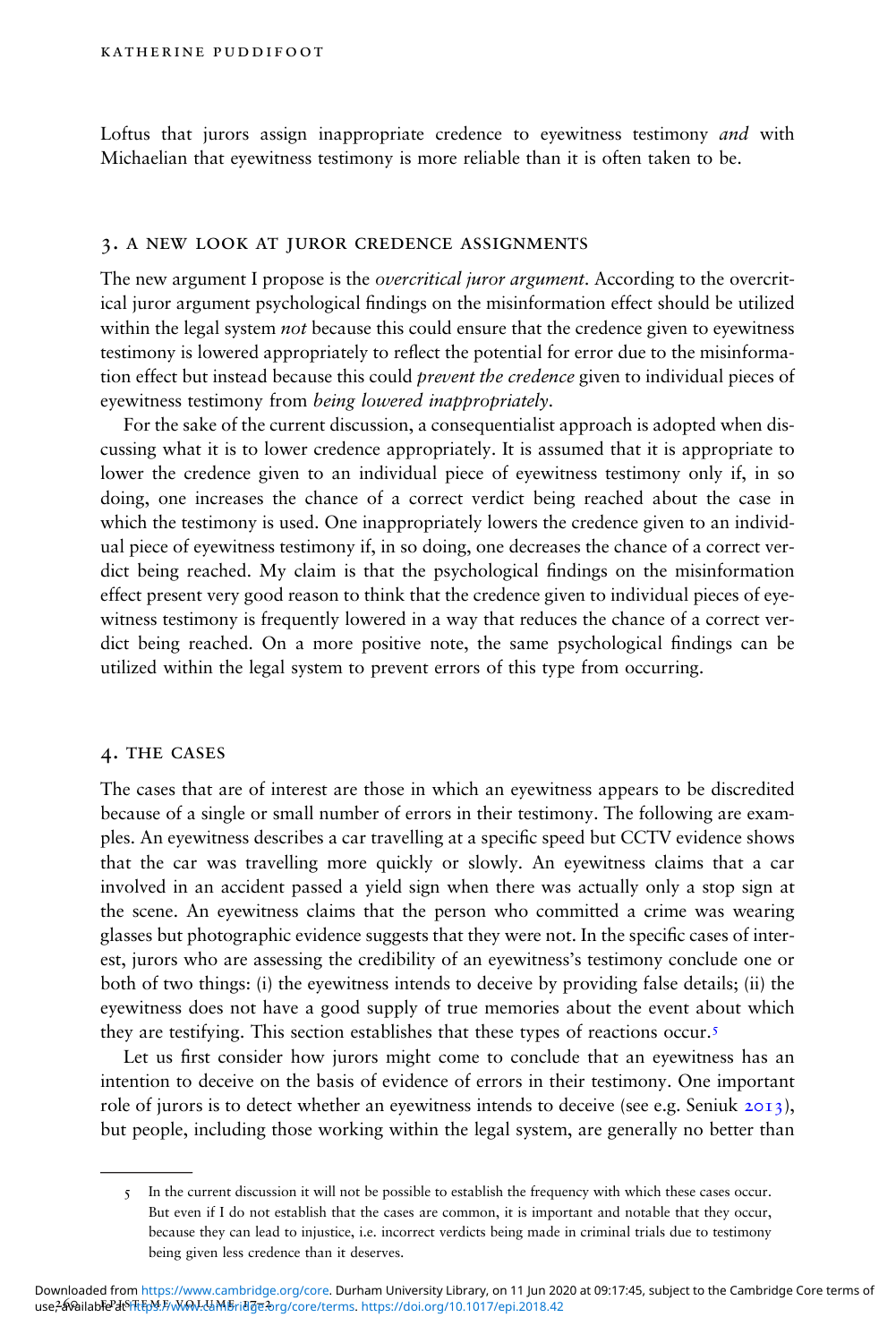chance at discerning whether someone has honest or dishonest motives in providing information (Ekman and O'Sullivan 1991; Bond and DePaulo 2006). One clue that is often taken to indicate that a person who is testifying is being dishonest is inconsistencies or errors in their testimony (ten Brinke and Porter  $2013$ ). And people who adopt an initial position of mistrust towards an individual are especially likely to view errors as evidence of an intention to deceive (Meissner and Kassin 2004). The nature of criminal cases is that stakes are high and there can be numerous actors with competing goals, so jurors will often adopt a starting point of suspicion, suspecting any eyewitness of having a motivation to deceive. When these factors are combined, jurors are likely to take evidence of errors to indicate that a person has an intention to deceive. This is especially likely where the erroneous evidence is perceived as providing support for a verdict that the eyewitness is expected to favour. A juror could then lower the credence given to all or many substantive parts of the eyewitness's testimony, that is, those parts of the testimony that indicate something significant about the guilt or innocence of certain suspects, on the basis that they think that the eyewitness intended to deceive when providing the details.

Now let us consider how jurors might come to conclude on the basis of evidence of a single or small number of errors that an eyewitness does not have a good supply of true memories of the event about which they are testifying. Support for this claim comes from a series of psychological studies on the effect of eyewitness error. The studies show that where an eyewitness provides details that are refuted the overall credibility of the eyewitness testimony is reduced. For instance, where participants in an experiment were given two sets of contradictory evidence from fictional eyewitnesses about a fictional car accident, and one set included trivial details that were refuted, the testimony of the eyewitness who provided those details was subsequently given less credibility (Borckardt et al. 2003). A similar effect occurred when experimental participants were shown testimony containing inconsistencies; they found the eyewitness to be less effective and were unlikely to convict on the basis of the testimony (Hatvany and Strack 1980; Berman and Cutler 1996), even when the inconsistencies related to trivial details (Berman *et al.* 1995). It is important that testimony was discredited, and not taken to provide the support for a particular verdict that it would otherwise seem to provide, when the errors that were demonstrated related to *trivial* information. The truth or falsity of the trivial details would not establish guilt or innocence. Nonetheless, those fullling the juror role were less likely to convict when the trivial details were shown to contain errors or be inconsistent with other evidence. This shows that errors in some details within an eyewitness's testimony, i.e. the trivial details, are taken to undermine the credibility of other details, i.e. those that indicate guilt or innocence. Eyewitnesses are assumed, based on a small number of trivial errors, to lack a generally good supply of true memories. These experimental findings thus provide good reason for thinking that that jurors are susceptible to concluding that an eyewitness lacks a good supply of true beliefs about a case based on evidence of a single or small number of errors.

#### 5. eyewitness error and the intention to deceive

In the next three sections I aim to show that the juror who responds to evidence of error in eyewitness testimony by concluding (i) or (ii) will be susceptible to assigning inappropriately low credence to various of the eyewitness's beliefs when the error is due to the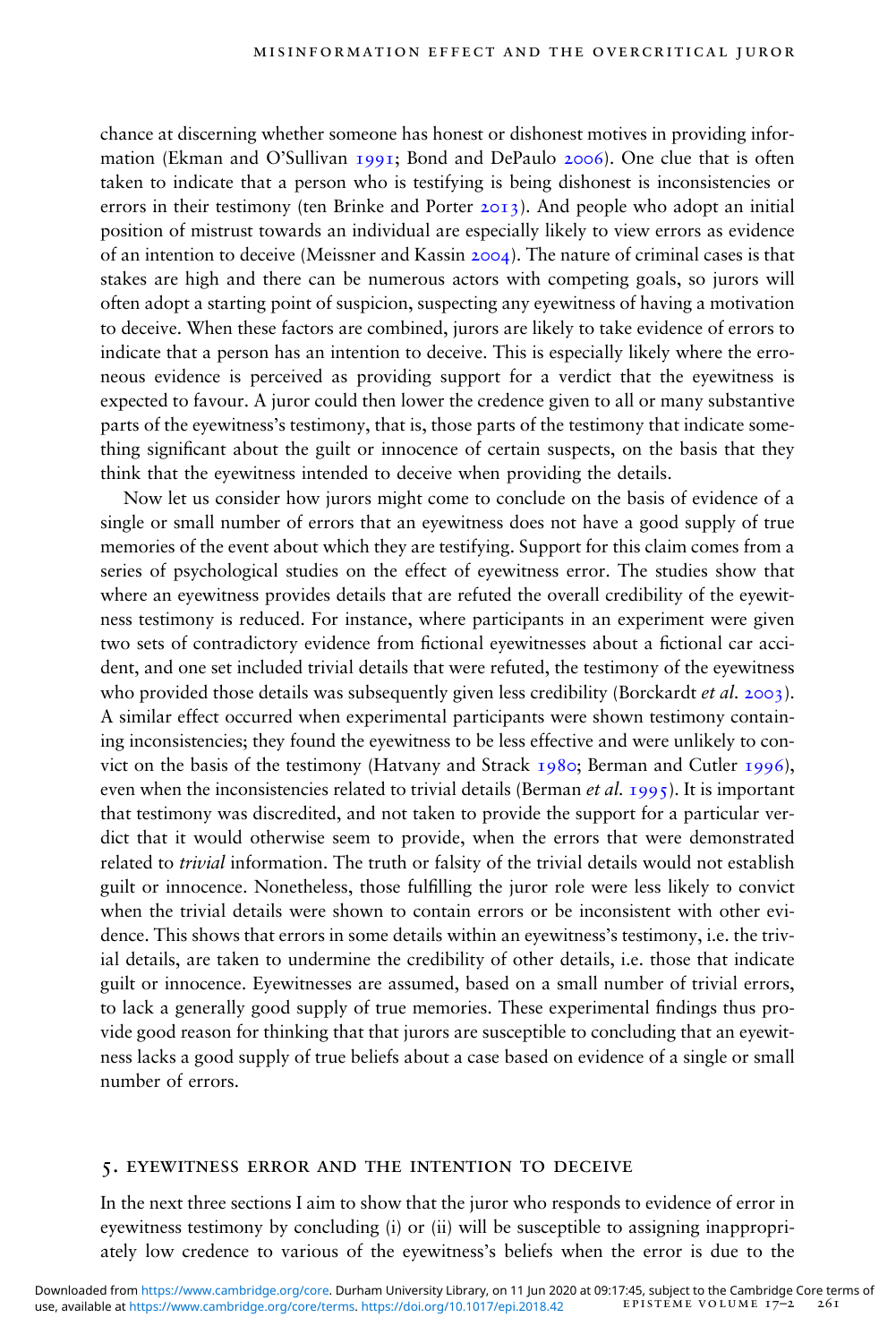misinformation effect. This section focuses on how the conclusion that evidence of error shows that the eyewitness has an intention to deceive will be false when their error is due to the misinformation effect. To see this point, it is useful to reflect upon the explanation of the effect given in the cognitive sciences, and how it implies that the effect occurs without being caused by a motivation to deceive.

The misinformation effect is argued by cognitive scientists to be the result of the ordinary operation of human cognitive mechanisms. The effect has been explained by appeal to the constructive nature of memory (see e.g. Loftus  $2005$ ; Schacter *et al.*  $2011$ ; Michaelian 2013). According to *constructivism*, traces of information rather than discrete records of events are stored to memory and the traces are combined at the point of retrieval to construct a representation of a past event. This phenomenon is taken to explain the misinformation effect in the following way: Traces of information about one's personal experience of an event can become combined with traces of information of being provided with testimony or information about being suggestively questioned so that one falsely recalls events in a way that is consistent with information provided after the event (Loftus  $2005$ ; Schacter *et al.*  $2011$ ; Michaelian  $2013$ ). Where the information that is provided after the event by others is *misinformation* the result is the misinformation effect: distorted memories are formed that are consistent with the misinformation rather than genuinely reflecting the event as experienced.

As such, the effect does not occur due to any intention to deceive on the part of the believer. Some memory distortions seem to have motivational components, for example, memory systems can filter incoming information in ways that are self-enhancing, supporting a positive view of the person doing the remembering (Wilson and Ross 2003; Sutton 2009). However, even in these cases, the motivational component of the distortion is not taken to involve any consciously chosen intention to deceive. Moreover, the misinformation effect in particular is explained at the level of cognitive mechanism without reference to the motivation of the person who possesses the cognitive mechanism (see e.g. Schacter *et al.*  $2011$ ). This means that even an eyewitness testifier who is strongly driven by the desire to provide true testimony, and who has no conflicting desires, can be susceptible to the effect.

As errors in the details provided within eyewitness testimony can be the result of the misinformation effect, and the misinformation effect is not caused by an intention to deceive, errors in the details of testimony can occur in the absence of an intention to deceive. Jurors who assess the credibility of an eyewitness who provides erroneous testimony due to the misinformation effect and conclude that they intend to deceive are therefore likely to inappropriately lower the credence that they give to much of the eyewitness's testimony.

#### 6. eyewitness error and a good supply of true memories

Let us now consider the second conclusion that could be drawn on the basis of evidence of error in an eyewitness account: that the eyewitness does not have a good supply of true beliefs about the event about which they are testifying. This section shows that it is consistent with evidence of error in an eyewitness account that occurs due to the misinformation effect that the eyewitness has a good supply of true beliefs about the event that they could provide in their testimony.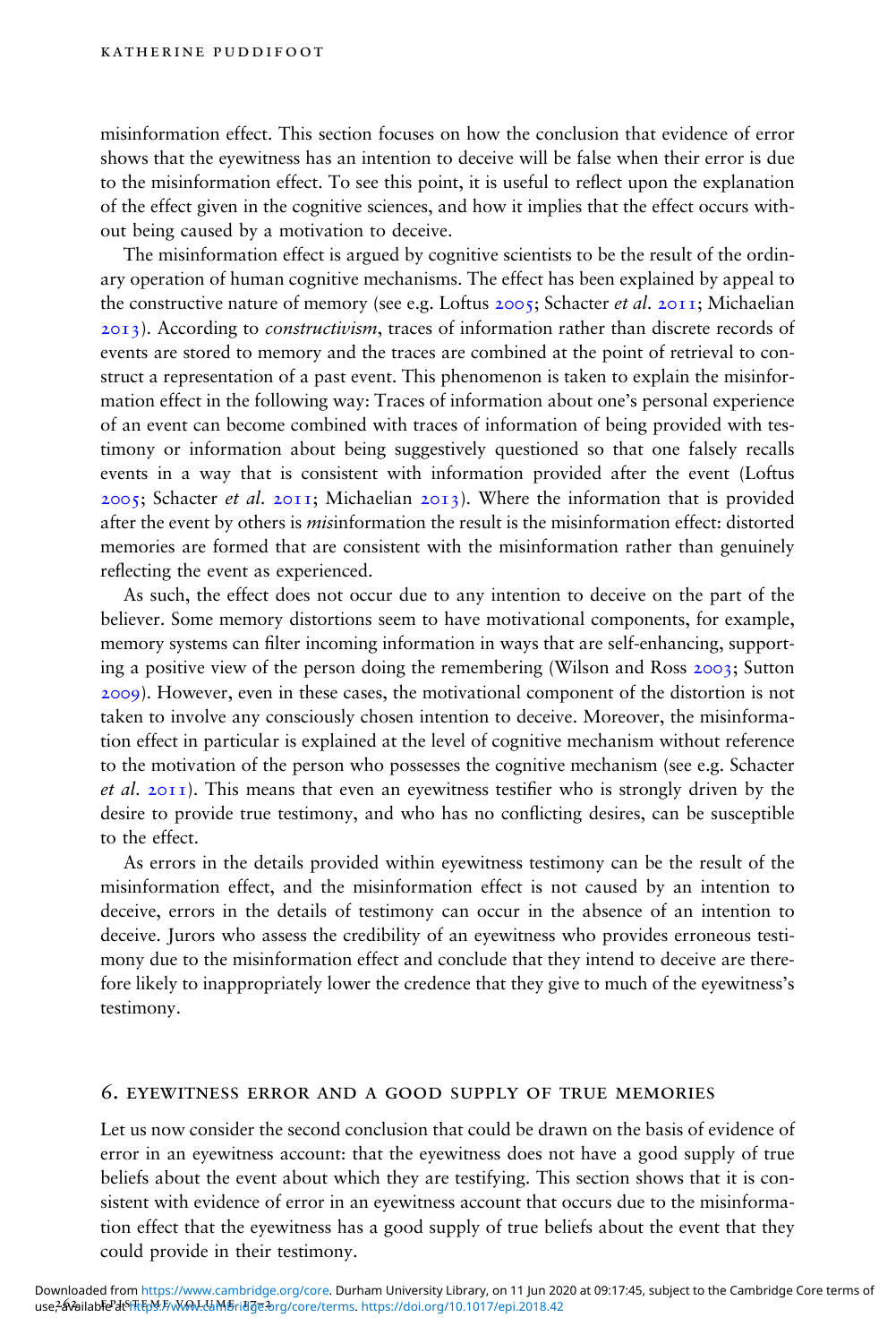It is, first of all, consistent with evidence of error in an eyewitness's account that she is intellectually virtuous (Montmarquet 1987, 1993; Zagzebski 1996).<sup>6,7</sup> In section 5 it was shown that the best existing explanation of the effect suggests that an eyewitness can be properly motivated to provide true testimony but nonetheless make errors due to the effect. This means that the eyewitness can be conscientious in the way that she attempts to recall information from her memory, she can be open-minded about what happened, she can be driven by the aim to pay attention to detail and display many other intellectual virtues (Montmarquet 1987, 1993; Zagzebski 1996), and so on, but nonetheless make errors in her recall of an event due to the misinformation effect. As long as there is good reason to think that a person who displays intellectual virtues of this kind is likely to have many true beliefs about any particular event, it is consistent with errors due to the misinformation effect that the eyewitness can have a good supply of true beliefs about an event as a result of being intellectually virtuous.

Second of all, a person is likely to have a good supply of true beliefs about the gist of an event that they have experienced even if they lack true beliefs about the details of that event. For example, an eyewitness might falsely recall that a person involved in an accident passed a 'stop' sign rather than a 'yield' sign but nonetheless accurately recall that one person travelling at a dangerous speed caused the accident. What reason is there for thinking this? Psychological studies suggest that human memory systems form two sorts of representations of events: gist representations and verbatim representations (Brainerd and Reyna 2002). This fact is taken to explain the phenomenon found in the Deese– Roediger–McDermott series of experiments (developed by Deese 1959, and revised by Roediger and McDermott  $1995$ ). In these experiments participants are shown a list of words (e.g. baker, butter, filling, brown, dough, grain, flour, knife, wheat, old) and asked to recall them. They systematically and predictably claim to have studied words that are not on the list but are semantically related to words on the list (e.g. bread). This phenomenon is explained in the following way: the participants form a gist representation of the items in the list (e.g. bread-related items) as well as a verbatim representation (containing each individual item). When they come to recall the items they utilize the gist-representation, filling out the details in the list in a way that fits the common theme of the list. They make the error of claiming that they studied unstudied words because they include items that fit the theme captured by the gist representation but were not on the original list. It is thought that the gist-representation remains while the verbatim representation fades (Brainerd and Reyna 2002), allowing the rememberer to retain key information even as their grasp of the details fade. The dissociation between the two forms of representation means that an eyewitness might lack an accurate representation

<sup>6</sup> Whether or not the eyewitness can be displaying intellectual virtue in the formation of the false memory will depend upon whether or not one is committed to the view that being virtuous requires success in attaining the truth (compare Zagzebski (1996) and Montmarquet (1987, 1993) on this matter). All that is important for current purposes, though, is that the eyewitness is not displaying negative intellectual character traits that are likely to manifest in the formation of other beliefs, leading to other errors in testimony.

<sup>7</sup> Recent discussions have questioned whether there are stable intellectual character traits that can count as intellectual virtues (Alfano 2013). I put this worry aside for the moment. All that is required for the current discussion is that it is possible that the eyewitness is behaving, in forming beliefs and recalling information about an event, in a way that could ttingly be described as intellectually virtuous (or not as intellectually vicious) if it were the expression of stable intellectual character traits.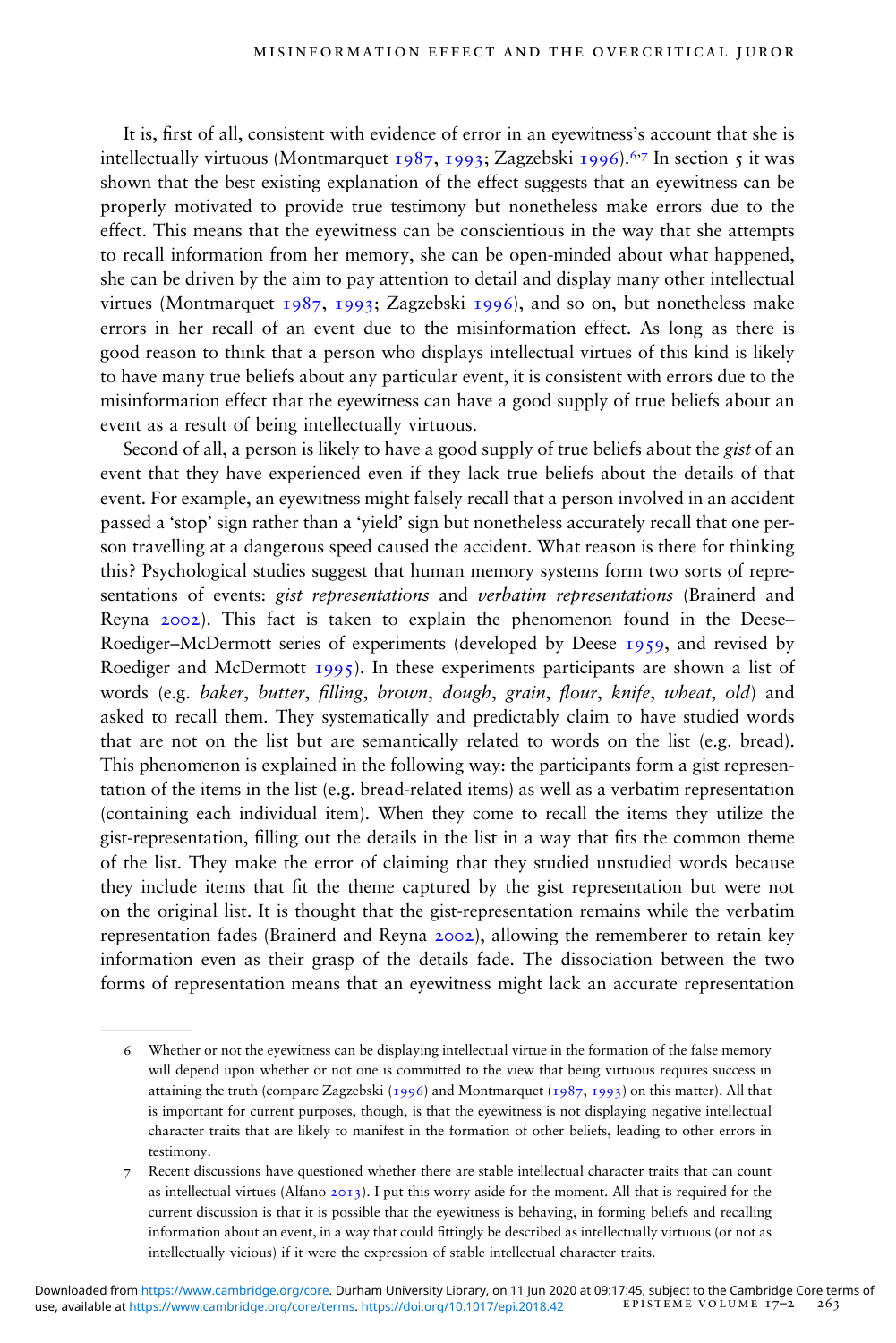of some of the details of an event but nonetheless be a good source of information about the gist of the event.

Psychological studies also suggest that the eyewitness will have a good supply of true beliefs about many details of an event other than those about which she has provided erroneous testimony. The studies suggest that at least one of a number of 'eliciting' or triggering conditions need to be in place for the misinformation effect to occur (Loftus  $2005$ ), and, for any event, these conditions might be in place for some details about the event but not others. Most obviously, for the misinformation effect to occur, misinformation about the details of an event must be made available to the person who misremembers. For example, an eyewitness must be exposed to suggestive questioning or provided misinformation from another eyewitness about the specific detail. A person can be provided misinformation about some particular detail of an event (e.g. the type of sign that a car passed through) but not some other detail (e.g. the colour of the car). She can consequently be subject to the misinformation effect with respect to her memories of some details of the event but in a position to provide accurate details about others.

Other factors that determine whether a person is susceptible to the misinformation effect include: (i) the time that passes between them being provided with misleading information and them being asked about the event (Loftus *et al.* 1978); (ii) whether or not they think that they were in a good position to form an accurate memory (e.g. whether or not they think they were drunk when the incident occurred) (Assefi and Garry  $2002$ ); (iii) the social status of the person who provides the misinformation (Dodd and Bradshaw 1980; Smith and Ellsworth 1987; Underwood and Pezdek 1998); (iv) whether or not the accent of the person who provides the misinformation conveys that they are powerful and socially attractive (Vornik *et al.* 2003); (v) whether or not there is a strong discrepancy between the person's memories of the event and the information provided about the event (Tousignant *et al.* 1986); (vi) whether the person pays attention at the point of encoding the information and the point of retrieval (Zaragoza and Lane 1998); (vii) whether or not the person is repeatedly exposed to the misleading information (Mitchell and Zaragoza 1996; Zaragoza and Mitchell 1996).

For any event, some of these triggering conditions might be present for some details of an event but not others. For example, one might undergo repeated questioning about whether a person accused of dangerous driving passed through a 'stop' sign without stopping, while the colours of the cars involved in the accident are never mentioned to you. Or you might confidently remember the make and model of the car, because you are a car mechanic so think that you were in a good position to form an accurate memory of this detail, and vehemently reject the suggestion that the car was another make and model, thereby avoiding the misinformation effect. But you might simultaneously be susceptible to misremembering that there was a 'stop' sign because you did not attend to the street signs at the scene of the crime. In cases of this sort, psychological studies suggest that some details of an event are likely to be misremembered due to the misinformation effect while other details are remembered accurately.

Furthermore, there is reason to think that people will often avoid the misinformation effect even when they could be susceptible (Michaelian 2011). Source-monitoring errors are a leading explanation of the misinformation effect (for reviews see e.g. Belli and Loftus 1994; Lindsay 1994; Mitchell and Johnson 2000). The misinformation effect involves people misidentifying memories that have their source in testimony as memories that have their source in experience. But cognitive scientists argue that source-monitoring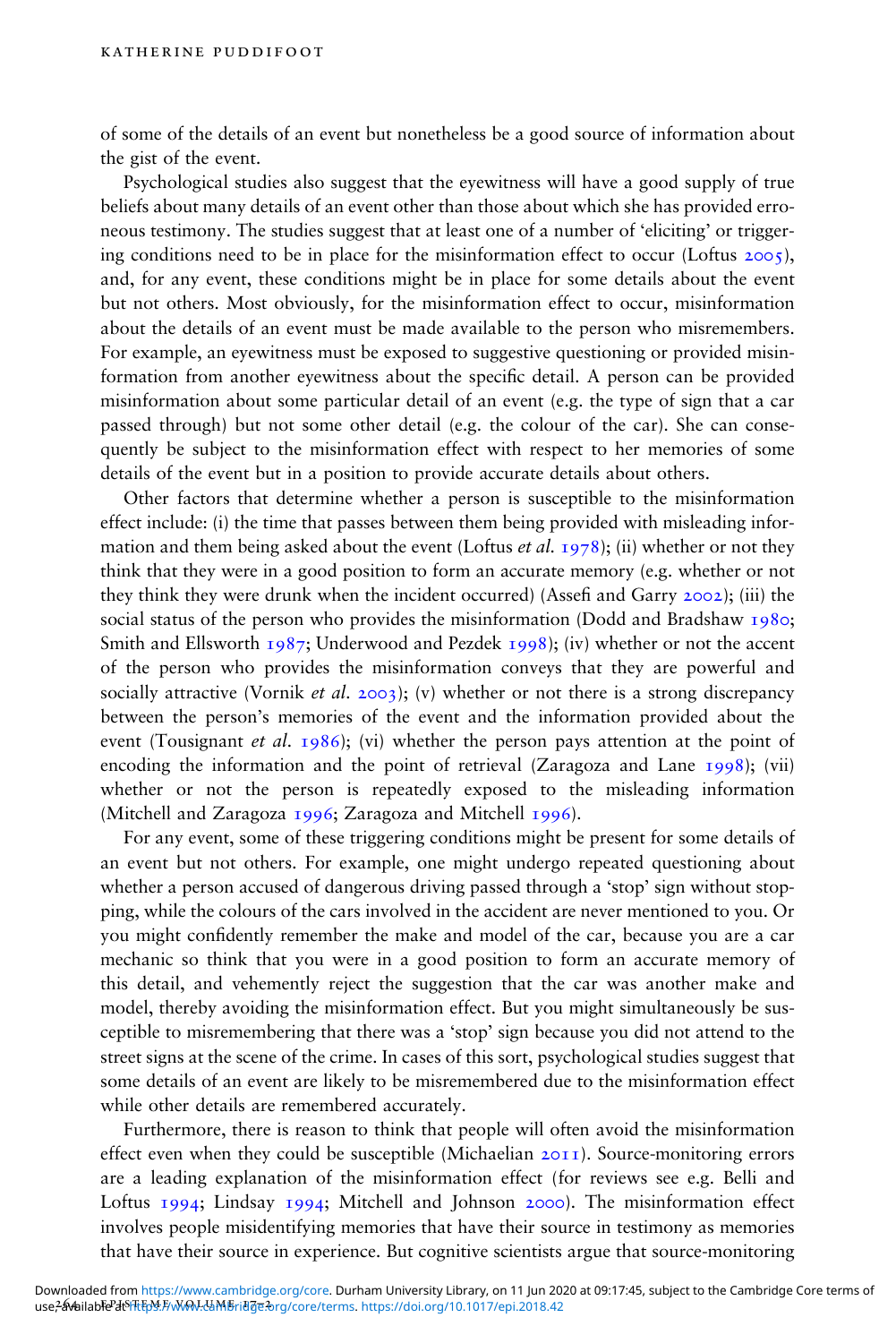errors are exceptional because traces of information stored in memory bear the mark of their origins (Johnson  $1988$ ). For example, memory representations of events that have been perceived are usually experienced as more vivid than memory representations of events that are dreamed (Mitchell and Johnson 2000). Source-monitoring involves comparing the experiential characteristics associated with the representations to expectations of what the characteristics would be like if they were produced by, for example, experience rather than dreaming (Mitchell and Johnson 2000). The experiential differences between the representations ensure that people are often good at identifying their source through this comparison (Michaelian  $20I1$ ). The process is not infallible, of course: the fallibility of the process explains how the misinformation effect occurs, but it is thought that the process is reliable because the marks of origin reliably indicate the source of memories (Michaelian 2011). Work on source-monitoring thus suggests that people often avoid the misinformation effect because they can properly identify the source of some misinformation that they have been supplied. Consequently, evidence that a person has made an error that is the result of the misinformation effect does not mean that she is likely to make numerous other errors 8

In sum, then, findings from the cognitive sciences strongly suggest that a person can display errors in her eyewitness testimony due to the misinformation effect while nonetheless having a good supply of true beliefs about the event about which she is testifying. She might (a) have an excellent intellectual character; (b) be able to accurately remember the gist of what happened in the event; and (c) be able to accurately remember many details. This means that jurors who conclude on the basis of evidence of errors in an eyewitness's testimony about an event that she lacks a good supply of true beliefs relating to the event are likely to inappropriately lower the credence they give to some details in the testimony.

### 7. errors and the ordinary functioning of good eyewitnesses

The argument presented so far provides reason for accepting that it is consistent with an eyewitness providing testimony that includes false details that she has a good supply of true beliefs that she is motivated to provide in the witness stand. This section shows that, if leading theories in cognitive science and contemporary philosophy of memory are correct, the errors that occur due to the misinformation effect are the result of a feature of human cognitive systems which can bring substantial epistemic benets. Moreover, the epistemic benets gained through this feature or these features of human cognition increase the chance of any person being a good eyewitness. This means that errors in testimony can be a sign of the ordinary operation of the cognitive mechanisms that make human beings able to be good eyewitnesses.

To substantiate this point, I first outline various descriptions of the functions of the cognitive mechanisms that produce the misinformation effect provided in the cognitive sciences and philosophy of memory (in section  $7 \text{·r}$ ). I show that all of the functions bring distinctive epistemic benefits (section  $7.2$ ). I argue that the mechanisms are

<sup>8</sup> To be clear, evidence of the misinformation effect is robust, suggesting that it occurs quite commonly. However, the claim is that source monitoring is still generally quite reliable, so we can trust that a person is often correct about the source of their beliefs. It is therefore incorrect to mistrust them about all of the information that they provide.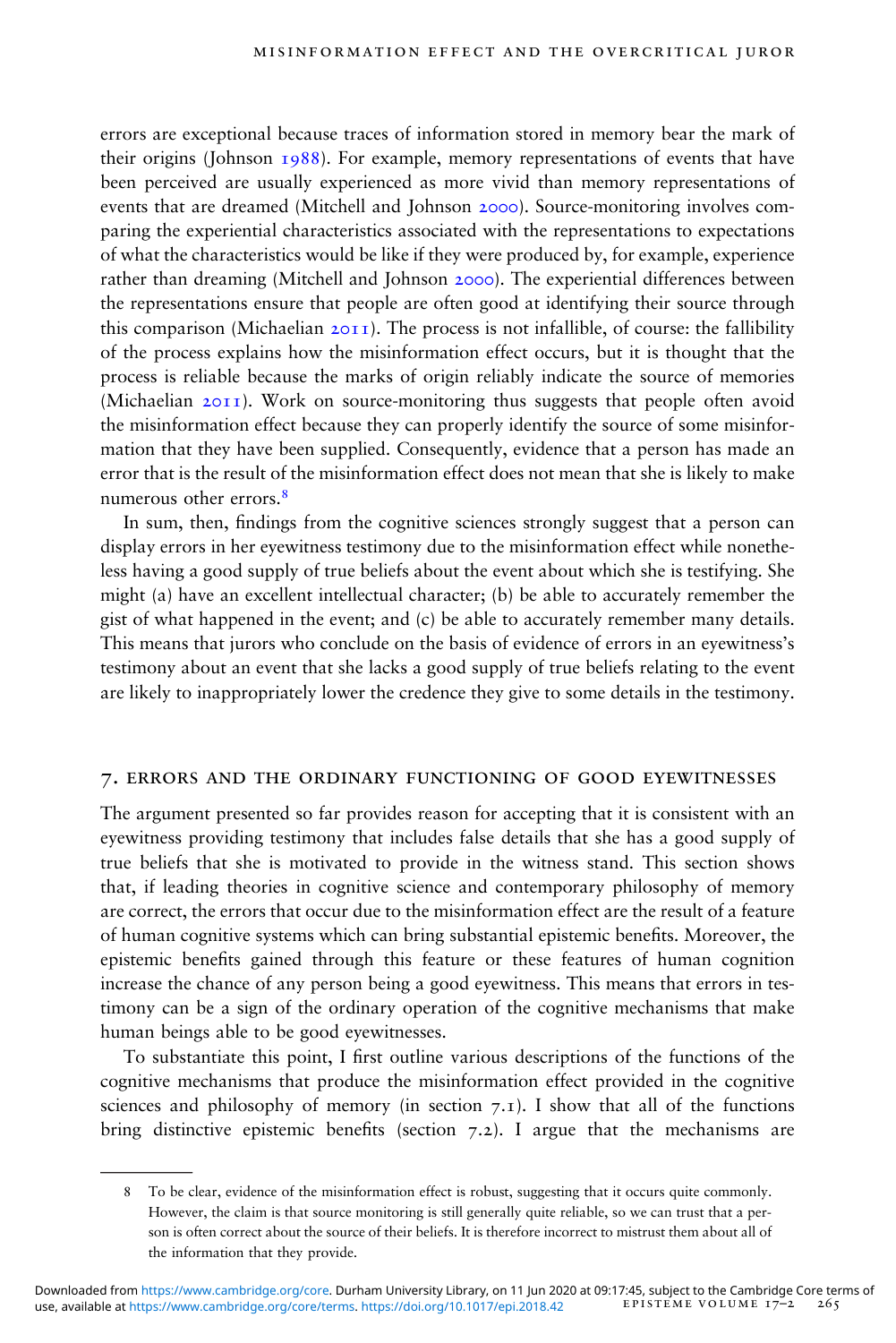epistemically innocent: although they bring epistemic costs they also bring substantial epistemic benefits that would otherwise be missed (section  $7.2$ ). Then I show that the benefits facilitate humans, who each possess the mechanisms, being good eyewitnesses (section 7.3).

Epistemic benefits are defined for the purposes of the current discussion as features of a cognitive system that facilitate the achievement of epistemic goals 'including acquiring new true beliefs; retaining and using relevant information; increasing the coherence of a set of beliefs; and gaining understanding' (Puddifoot and Bortolotti 2018). There has been a great deal of discussion within the cognitive sciences about how memory distortions, such as the misinformation effect, are the result of the ordinary operation of cognitive mechanisms that are *adaptive* (see e.g. Schacter et al. 2007, 2011; Sutton 2009). However, the current discussion focuses on how the cognitive mechanisms responsible for the memory distortion bring specifically *epistemic* benefits.

### 7.1 Functions of constructive memory systems

As discussed in section  $\zeta$ , the misinformation effect is explained by leading cognitive scientists as being a result of the *constructive nature of human memory systems* (see e.g. Loftus  $2005$ ; Schacter *et al.*  $2011$ ; Michaelian  $2013$ ). The *archival view of memory*, according to which memory functions like a storehouse, storing complete and discrete records of events, is now generally rejected and a variety of versions of constructivism have come to dominate the cognitive science and philosophy of memory (Robins 2016; for defences of constructivism see e.g. Bartlett 1932; Neisser 1967; Suddendorf and Corballis 1997, 2007; Loftus 2005; Schacter and Addis 2007; Schacter et al. 2007, 2011; Shanton and Goldman 2010; Michaelian 2011, 2013, 2016a, b; Klein 2013; De Brigard 2014).

Constructivists argue that the cognitive mechanisms responsible for memory support functions other than accurately representing the past (Schacter and Addis 2007; Suddendorf and Corballis 2007; De Brigard 2014; Michaelian 2016a, b). According to constructivism, the best way to explain the frequency of the systematic and predictable memory errors studied in the cognitive sciences – including the misinformation effect – is to suppose that the production of accurate representations of the past is not the sole, or even the main, function of the cognitive mechanisms that support remembering (Sutton 1998; De Brigard 2014).<sup>9</sup> Constructivists appeal to evidence suggesting that people with pathologies like Alzheimer's are less prone to some common memory errors that are the result of the process of construction (Schacter *et al.* 1996, 1997; Melo *et al.* 1999). This evidence is taken to show that failing to accurately represent the past is a part of the proper functioning of the cognitive mechanisms that underpin memory – proper functioning that is disturbed in cases of the pathology involved with Alzheimer's. If inaccurately representing the past is a part of the proper functioning of the cognitive mechanisms responsible for memory then accurately remembering the past cannot be the sole function of those mechanisms. Furthermore, constructivists appeal to evidence suggesting that

<sup>9</sup> Stronger and weaker versions of this argument are possible. It could be argued that remembering is at least one of the primary functions of the cognitive mechanisms that produce memories, but that the systems support other functions. Alternatively, it could be argued that remembering is not the primary function of the cognitive mechanisms that produce memory (see De Brigard 2014 for a version of the latter view).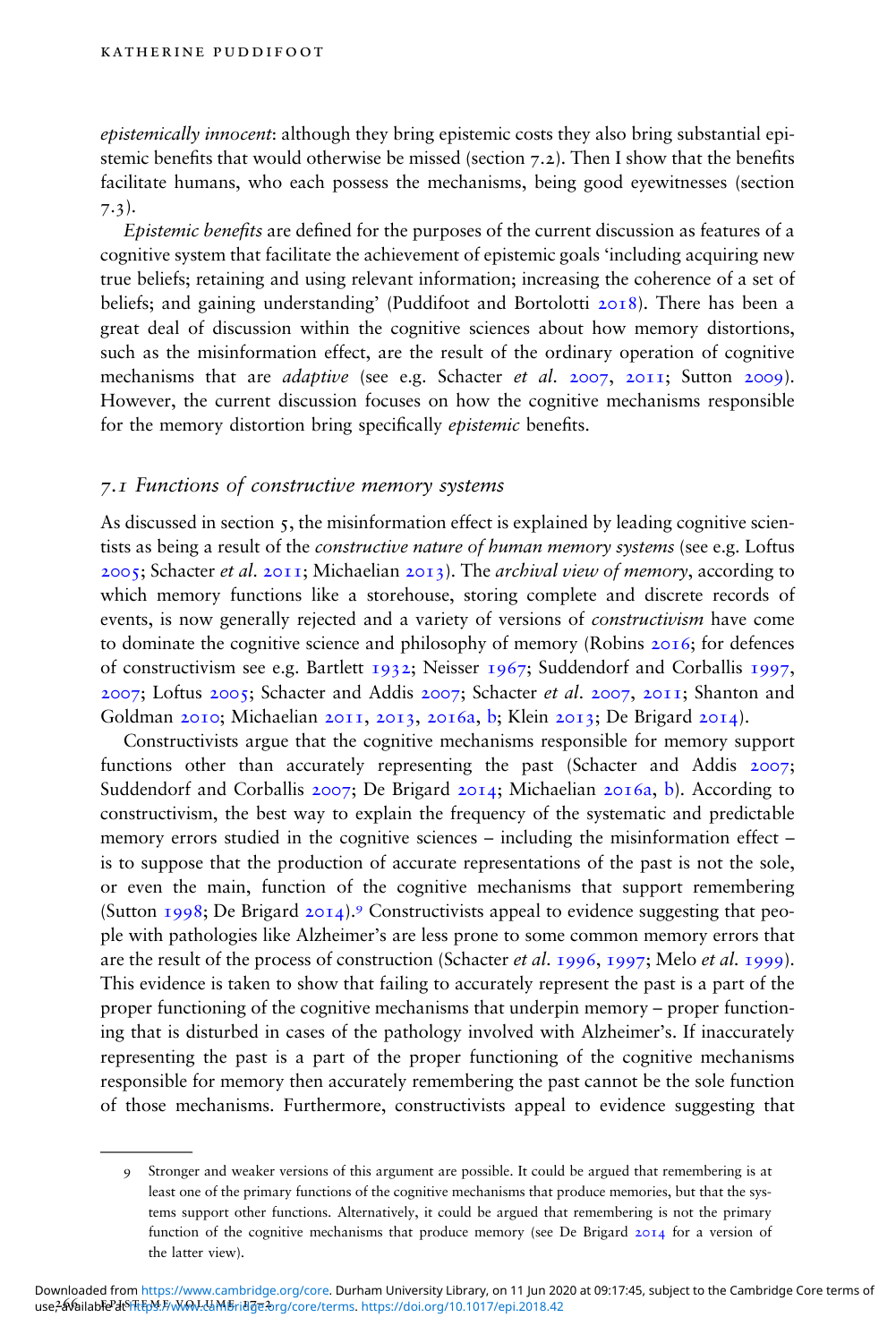susceptibility to common memory errors correlates with the ability to successfully complete some cognitive tasks, including those involving convergent thinking (Howe et al. 2010; Dewhurst *et al.* 2011). Each of these findings are taken to support the conclusion that the cognitive mechanisms that produce memories, including the distorted memories produced as a result of the misinformation effect, subserve a broader cognitive function, encapsulating but not limited to remembering past events.

There is some disagreement among constructivists about the precise functions that are subserved by the cognitive mechanisms that produce memories. What follows is a survey of the constructivist positions.

On the mental time travel view, the goal of the cognitive mechanisms is mental time travel: the projection of the self into the past or future (Tulving  $1985$ ; Suddendorf and Corballis 1997, 2007).

Episodic memory implies a mental reconstruction of some earlier event, including at least some of the particularities of that event, such as the principal characters involved, the actions that took place, the setting, and the emotional reactions. Metaphorically speaking, it might be regarded as the result of a mental journey into the past. This idea is readily extended to the future. Based on previous experiences, we can imagine specific events in the future, including the sorts of particularities that have characterized events in the past. (Suddendorf and Corballis 2007: 301)

On the mental time travel view, remembering involves mental time travel into the past, but it is unlikely that the cognitive mechanisms evolved to support time travel in this direction. The adaptive advantage of mental time travel comes from its facilitation of time travel into the future: i.e. the ability to experience how future events are going to be (Suddendorf and Corballis 2007). By accurately predicting the future, mental time travel supports good decision-making, which increases fitness.

The following evidence is used to support the mental time travel model: (i) Evidence that increased distance of an event from the present reduces the phenomenological richness of the experience of the event regardless of whether the event is in the past or future (D'Argembeau and van der Linden 2004). (ii) Evidence that patients with amnesia who are unable to answer questions about yesterday are also unable to answer questions about tomorrow (Tulving  $1985$ ; Klein *et al.* 2002). (iii) Evidence that patients with depression who struggle to retrieve information about specific events in their past also struggle to imagine future episodes (Williams *et al.* 1996). (iv) Evidence that children gain the ability to answer questions about yesterday and tomorrow at the same age: around 4 years old (Busby and Suddendorf 2005). (v) Brain-imaging studies suggesting that the same 'core network' of neural regions is utilized in remembering the past and predicting the future (Okuda *et al.* 2003). Each of these findings suggests that the ability to project oneself into the past and future are supported by the same cognitive mechanisms. A plausible evolutionary explanation of the existence of the cognitive mechanisms is that their primary function is to facilitate the projection into the future required for good quality decision-making.

Daniel Schacter and Donna Addis (2007, see also Schacter et al. 2007, 2011) defend a similar view of the functions of the cognitive mechanisms supporting memory to that of the mental time travel model, but focus more closely on the operation of constructive processes. According to their constructive episodic simulation hypothesis, the primary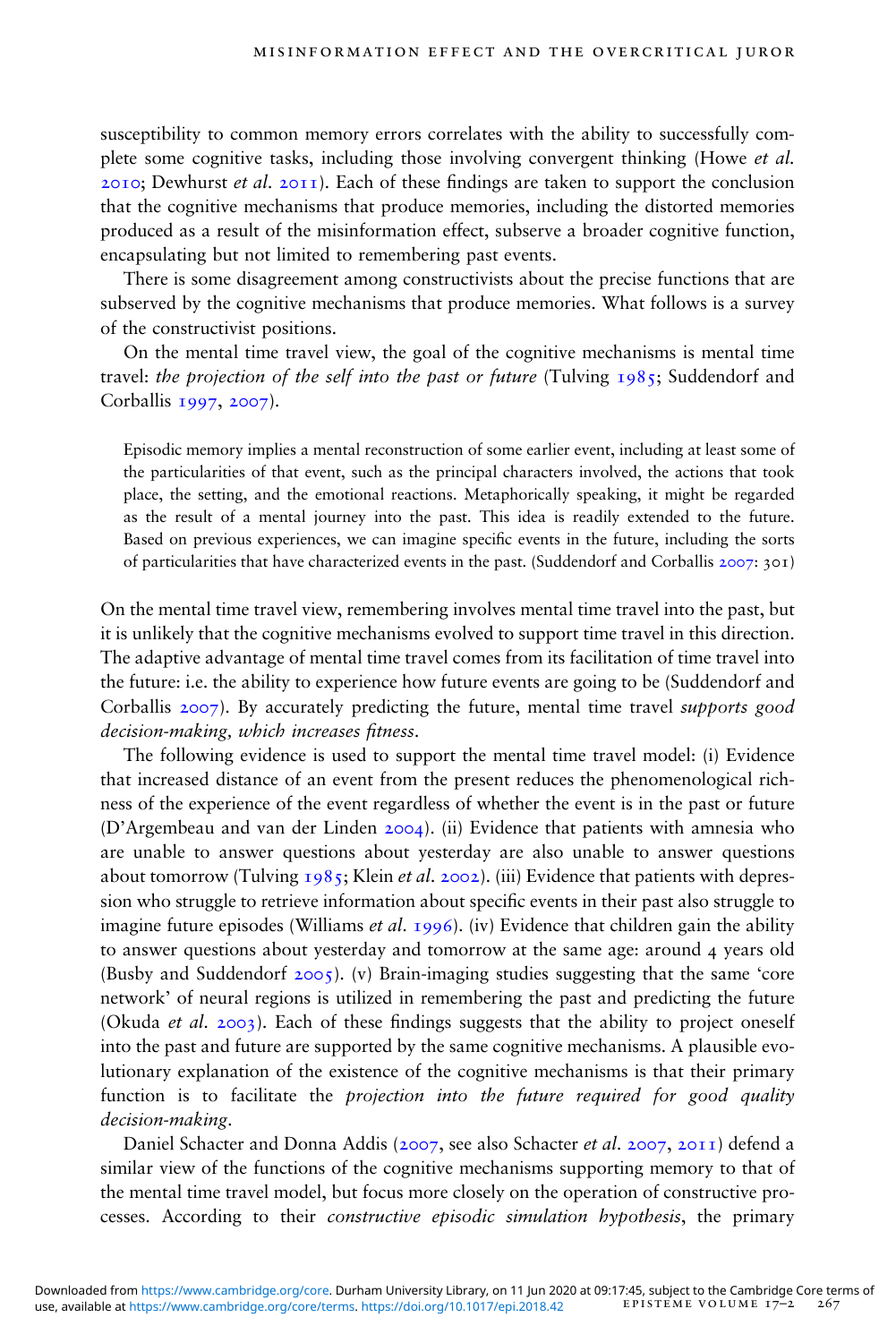function of human memory systems is *the flexible simulation of future events*.<sup>10</sup> The constructive nature of human memory facilitates accurate simulation of future events because the future never precisely resembles the past. Constructive cognitive mechanisms allow information from various different events to be abstracted and combined to simulate novel future events. Although the process of construction facilitates accurate simulations of the future, it also explains errors such as the misinformation effect because the process of construction can involve 'miscombining elements' (Schacter *et al.* 2011), including from memory and testimony.

The idea that the function of memory is to simulate the future has received uptake from philosophers of memory defending simulationist approaches to memory (Shanton and Goldman 2010; Michaelian 2011, 2016a, b). On the simulationist view, remembering is 'generating a more or less probable representation of a target event' (Michaelian 2016b: 6). Successful remembering can be distinguished from unsuccessful remembering, such as confabulation, on the basis that successful remembering is produced by memory systems operating in ways that tend to produce true simulations whereas confabulation occurs through memory systems operating in ways that tend to produce false simulations (Michaelian 2016b).

In defending his *episodic hypothetical thinking model*, Felipe De Brigard (2014) argues that the cognitive mechanisms that produce memories operate to meet a broader goal than that specified within the mental time travel and constructive episodic simulation hypothesis views: the formation of simulations of what might happen or might have already happened to us.<sup>11</sup> De Brigard argues that his view is consistent with a vast body of evidence. It is consistent with the evidence suggesting that the same cognitive mechanisms underpin projection into the past and future, which also supports the mental time travel view and the constructive episodic simulation hypothesis. If the main function of the cognitive mechanisms is to develop representations of events that might happen or might have already happened to us then these representations could be used to project oneself into the past or future. The *episodic hypothetical thinking model* is also consistent with evidence that memory retrieval is sensitive to the probability of an event happening in a particular context. For example, the rate at which participants correctly or incorrectly recalled that an item was found in a context was predicted by their judgements of the likelihood that the item would be found in the context (Hemmer and Steyvens 2009). On this view, the way that memories are constructed reflects the probability that the event occurred (in any particular way): constructions are plausible representations of ways that things could be.

De Brigard's view is distinct from the mental time travel view and constructive episodic simulation hypothesis because it suggests that the main functions of the cognitive mechanisms that produce memories include facilitating thinking about counterfactuals, i.e. what could have happened but did not. Support for this more inclusive view of the functions of

<sup>10</sup> Because the episodic constructive simulation hypothesis shares with the mental time travel view the claim that the function of the cognitive mechanisms underpinning memory is to facilitate prediction of the future it finds support in the abovementioned empirical findings supporting the mental time travel view that show that there are, for example, similar cognitive underpinnings for judgements about the past and future and correlations between cognitive deficits in remembering the past and predicting the future.

<sup>11</sup> De Brigard's view can be interpreted as a form of simulationism (Michaelian 2016b) or as an alternative to simulationism (Robins 2016). This matter can be put aside for current purposes.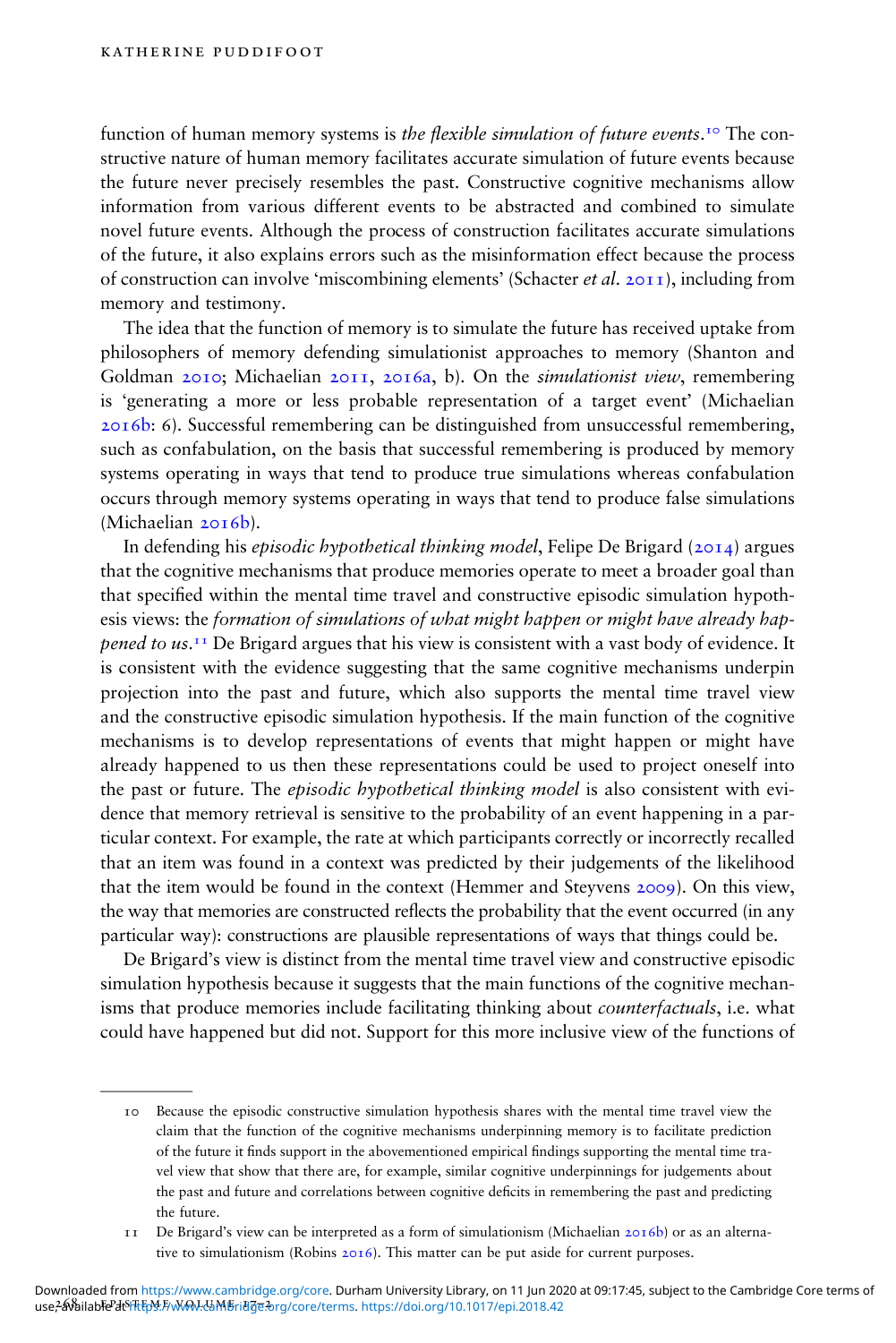memory systems comes from the following sources: (i) Evidence that children begin counterfactual thinking at the same time memories begin consolidating in long-term memory and when episodic future planning begins (German and Nichols 2003). (ii) Evidence of patients with deficits in both episodic memory and counterfactual reasoning, for example, evidence that people with amnesia provide impoverished descriptions of plausible imagined events (Hassabis et al. 2007; Rosenbaum et al. 2009). (iii) Evidence suggesting that there are similarities in the phenomenology and amount of details given by participants during thinking about episodes in the past and future and during counterfactual thinking (De Brigard and Giovanello 2012). (iv) Evidence that the same 'core network' of brain regions is implicated in counterfactual thinking and recollection of autobiographical information (Addis *et al.* 2009; van Hoeck *et al.*  $20I2$ ). Each of these pieces of evidence is consistent with the cognitive mechanisms underpinning memory having as their main function the formation of simulations about what might happen or might have happened to us, including simulations of counterfactual events. On this view, the misinformation effect would occur due to the binding together of information from experience and testimony to formulate a plausible hypothesis about what might have happened in the past. $12$ 

In sum, then, recent research from the cognitive sciences and the philosophy of memory suggests that memory errors such as those present in the misinformation effect are the result of the ordinary operation of cognitive mechanisms that support functions other than the representation of past events: (i) *projection into the future required for good qual*ity decision-making; (ii) flexible construction of simulations of the future; and/or (iii) hypothetical thinking about what might happen or might have happened (including counterfactual thinking).

#### 7.2 Epistemic benets and epistemic innocence

Each of the functions ascribed to the cognitive mechanisms underpinning memory (and outlined in section  $7.1$ ) brings substantial epistemic benefits. Projection of oneself into the future facilitates numerous epistemic goals. It produces beliefs about the future. When successful, the projection produces *true* beliefs about the future. When it draws upon past experiences, projection into the future produces beliefs about the future that cohere with beliefs about the past. It allows one to navigate one's environment by setting expectations about features likely to be found in an environment. It can therefore facilitate

The distinguishing feature of the hybrid account is that it emphasizes the importance of the retention of information. However, the account allows that construction is a central part of the process of memory formation. The view is therefore consistent with the cognitive mechanisms that produce memory beliefs performing various functions other than the retention of key information, such as the simulation of future events or the formation of plausible hypotheses about what might or might have happened.

<sup>12</sup> Sarah Robins ( $2016$ ) defends a *hybrid account of memory*, which integrates elements of constructivism with the traditional archival view of memory. Robins argues that it is only possible to explain the memory errors studied found in the DRM experiments if one accepts that memory systems retain traces of information about past events that are used in the process of constructing representations of the past. It is only possible to explain why participants often claim that they had studied words that were not on the list studied but were semantically related to the list words by supposing that the participants retain traces of information about the experience of reading the list. Therefore, remembering involves forming a representation of a past event through a combination of retention of information about the event and construction.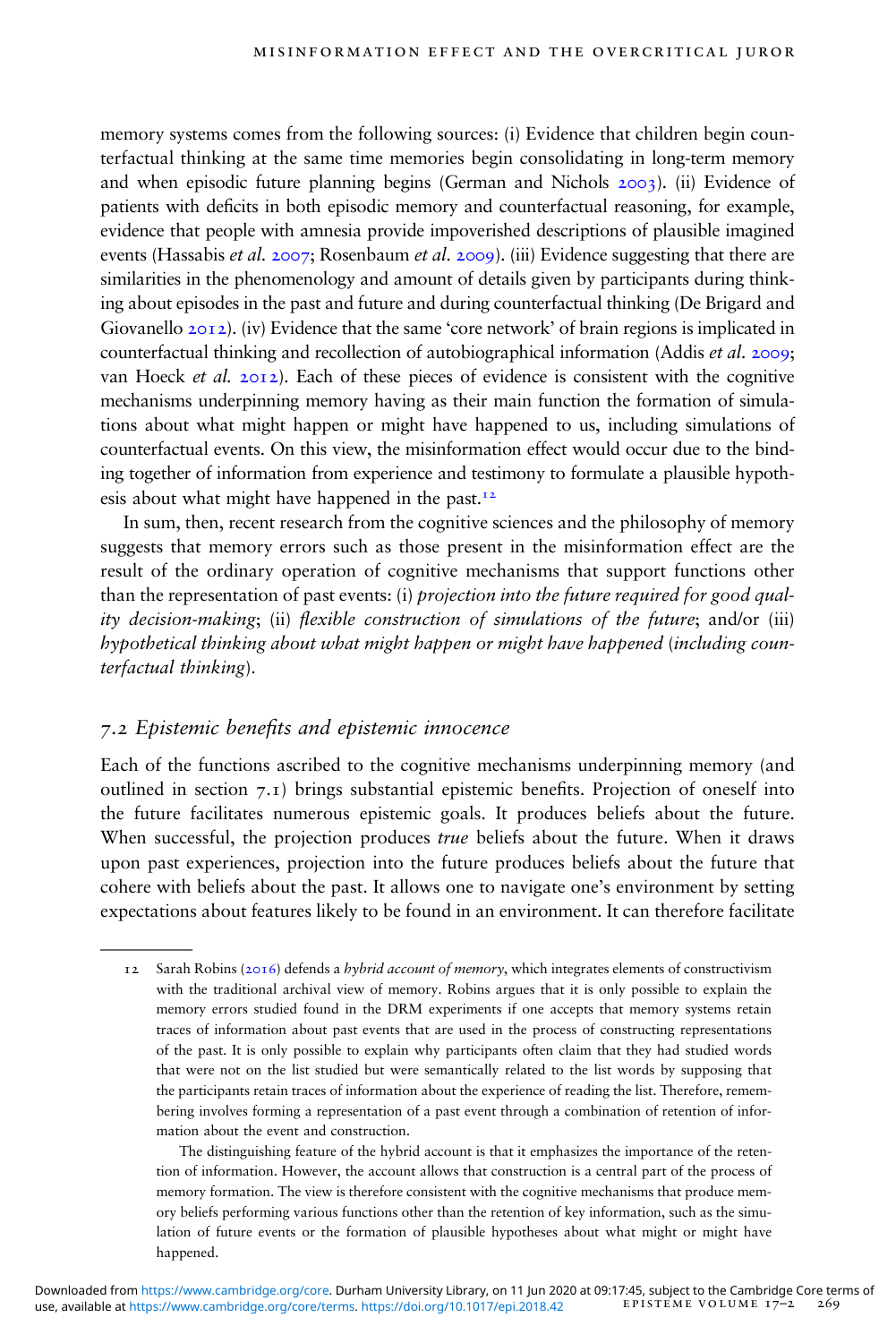the acquisition of knowledge and understanding downstream. For example, a scientist designing the methodology for an experiment might project herself into the future experimental setting. In the process, she might form true beliefs about the future. She might form beliefs about the experiment that fit with her beliefs about past experiments. As a result, she might have correct expectations about what measurements to make and data to gather. She might consequently obtain scientific knowledge and understanding as a result of successful mental time travel.

The construction of simulations of future events from traces of information about various different past events brings an extra epistemic benet, in addition to the general benefits of mental time travel. It facilitates the flexibility of thought and creativity required to predict novel events, which are unlike any single event that has previously been experienced. Once these events are predicted, the agent will be in a good position to gain knowledge and understanding about the events and their consequences.

Engagement in hypothetical thinking about what might happen and what might have happened also facilitates the achievement of epistemic goals. Episodic hypothetical thinking facilitates the imagination of events that have not yet been experienced, providing a source of creativity, which allows people to determine what is likely to happen. It is therefore a source of knowledge and understanding. It focuses the attention of an agent on likely outcomes. When interpreting the past, making predictions about the future, or considering what might have been but was not, there are countless possibilities to countenance. Therefore, the task of selecting likely outcomes could be extremely computationally complex, intractable even. Episodic hypothetical thinking formulates representations of only a subset of these possibilities: those that could plausibly have occurred. It therefore simplifies what could otherwise be an intractable computational task so that correct judgements are more likely to be made about what could have happened and what could happen in the future.

Due to the epistemic benefits associated with the ordinary functioning of the cognitive mechanisms that produce false memory beliefs like those produced by the misinformation effect, myself and Lisa Bortolotti (Puddifoot and Bortolotti 2018) have argued that the mechanisms are *epistemically innocent*. A cognitive mechanism is epistemically innocent if it meets the following conditions:

- (Epistemic Cost) Cognitive mechanism produces epistemically costly cognitive states.
- (Epistemic Benefit) Cognitive mechanism has some *significant* epistemic benefits for an agent.
- (No Alternatives) There is no available alternative cognitive mechanism that would enable the agent to avoid the epistemic costs while conferring the same epistemic benefits.

The memory mechanisms that produce the misinformation effect are epistemically costly because they lead to the production of false memory beliefs, for example, memory beliefs that incorporate false information provided via suggestive police questioning. Furthermore, when people have false memory beliefs, or even true memory beliefs that misrepresent the source of the beliefs (as in the misinformation effect), they lack selfknowledge. However, as has been demonstrated so far in section 7, on the best existing theories in the cognitive science and philosophy of memory the same cognitive mechanisms also bring significant epistemic benefits. The mechanisms facilitate the successful prediction of the future, allow the flexible recombination of information drawn from various past experiences, and/or allow hypothetical thinking about episodes that are likely to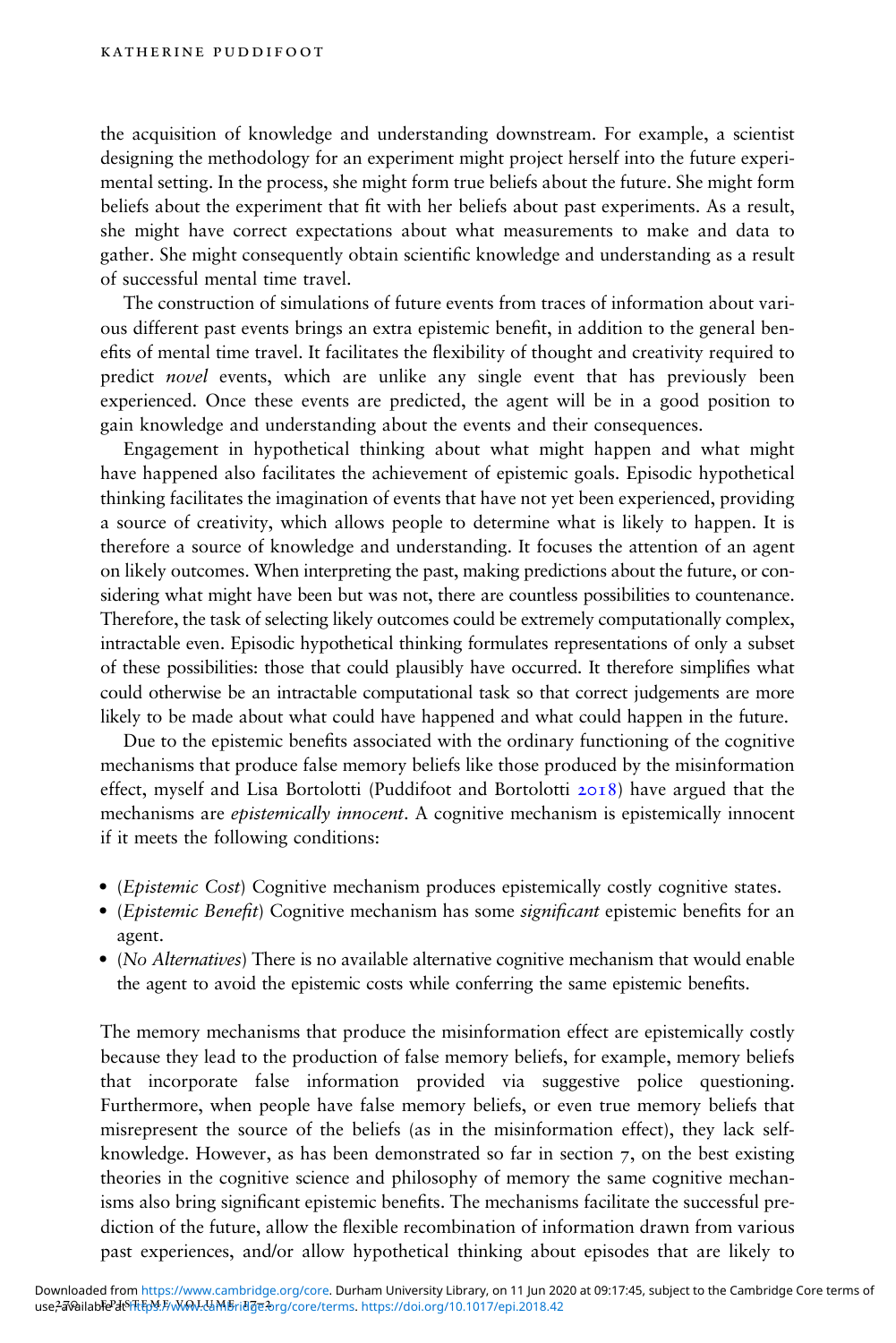occur. Each of these functions brings substantial epistemic gains. Meanwhile, there are no alternative human cognitive mechanisms that operate like storehouses, storing complete and accurate records of past events, and therefore invulnerable to errors such as those involved in the misinformation effect. The cognitive mechanisms that produce the misinformation effect are therefore epistemically innocent.

The epistemic innocence of the cognitive mechanisms that produce memory errors, including through the misinformation effect, is important because it is intuitive that evidence that a mechanism produces false memory beliefs and is susceptible to falsely representing past experiences is only negative from an epistemic perspective (Puddifoot and Bortolotti 2018). People who display memory errors, including the misinformation effect, can be taken to be poor epistemic agents, and poor sources of information. However, memory errors such as those produced by the misinformation effect should not be taken to indicate that a person is a poor epistemic agent. The errors should not be viewed wholly badly from an epistemic perspective. This is because the memory errors can be an indication of the ordinary operation of cognitive mechanisms that bring substantial epistemic benefits, facilitating the achievement of important epistemic goals.

### 7.3 Epistemic innocence and eyewitness error

The ideas of section 7.2 can now be applied to the case of eyewitnesses in criminal trials who make errors as a result of the misinformation effect. When they make the errors, there are subsequent epistemic costs: they misrepresent a detail of the crime that they have witnessed and lack self-knowledge about some of what they have experienced. However, the error is due to the ordinary operation of constructive cognitive mechanisms that are epistemically innocent: although the cognitive mechanisms produce errors, they bring significant epistemic benefits that would otherwise be missed. Moreover, importantly, the epistemic benefits make human beings able to be good eyewitnesses. Therefore, an eyewitness can display errors in their testimony due to the ordinary functioning of cognitive mechanisms that make them otherwise a good eyewitness, with a good supply of true beliefs to provide via their testimony. To illustrate this point, we will now consider each of the functions identified in sections 7.1 with the constructive cognitive mechanisms underpinning memory and how the epistemic benefits that they bring increase the chance of people being good eyewitnesses.

Being able to project oneself into the future is crucial to giving requisite attention to the features of a crime that occurs in one's presence, and to identifying what information about a crime will be relevant to future investigations. Imagine that there is a collision between two cars after one car passed over some traffic lights into a dangerous position at an intersection. What would make a person a good eyewitness in this case? She would notice that the car was passing into a dangerous position at the intersection. Then she would attend closely to the situation. She would be attentive to the colour of light that the car passed through, and the speed at which the car travelled, being able to predict that these are salient features of the situation. Once the accident occurred, she would be able to predict which features of the event would be important to future police investigations (colour of light, speed of travel, etc.). She might immediately mention these to the police to reduce the chance that she misremembers the details. She would engage in these activities, which would increase the chance of her being a good eyewitness to the case, by increasing the chance that she has a good supply of true beliefs about the case, because she was able to successfully predict the future.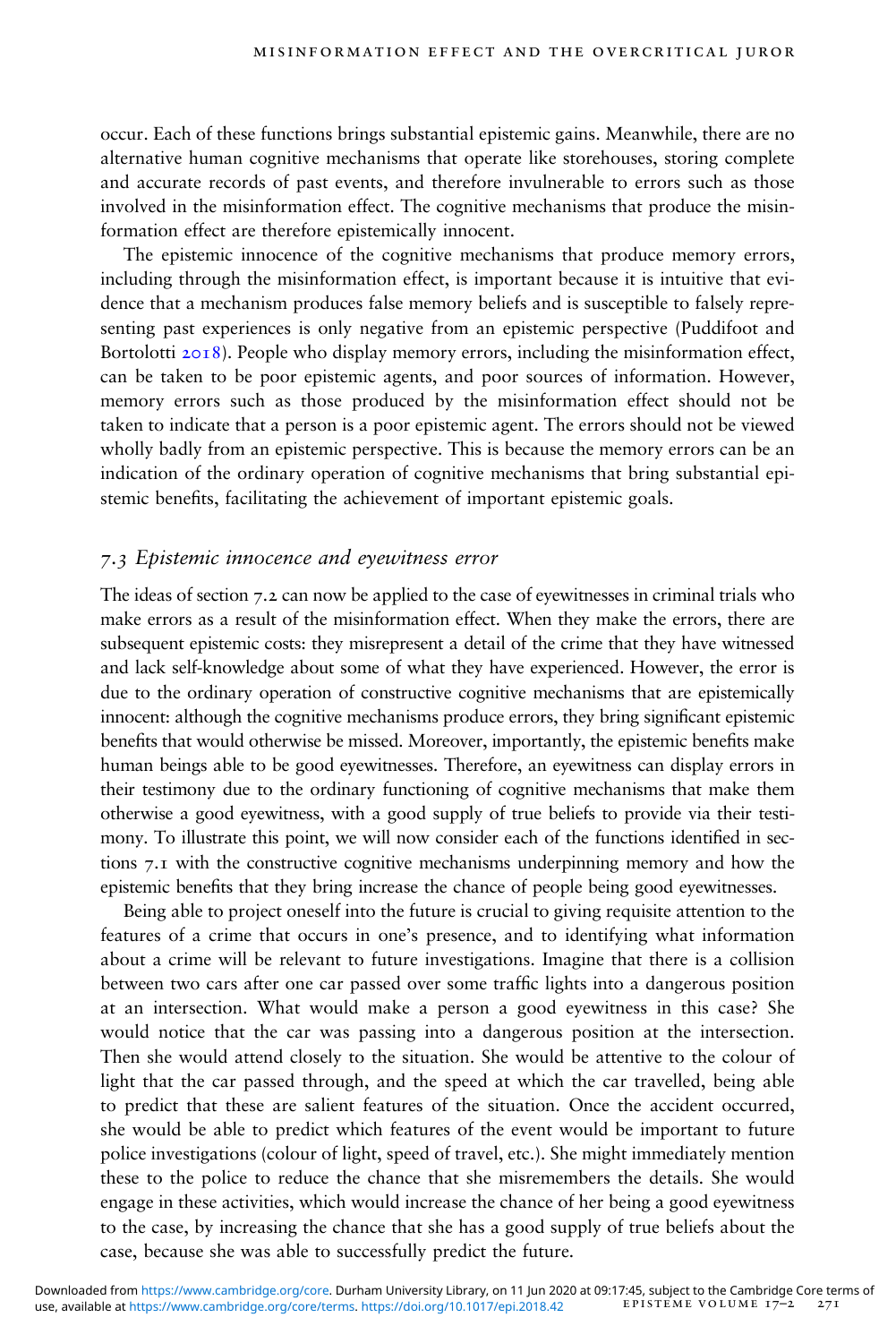The epistemic benefits of being able to project oneself into the future would here manifest as having true beliefs about what is likely to happen, what it is important to attend to, and what information should be passed on to the police. The downstream epistemic benefits of projection into the future would include the knowledge about the crime gained due to the proper attention paid to salient features of the situation.

Flexibly recombining pieces of information about various events facilitates being a good eyewitness by allowing people to draw on their own experiences of numerous different experiences to predict features of what will often be a novel event: the experience of witnessing a crime. Eyewitnesses will commonly not have had previous experiences of witnessing crimes, or, if they have had experiences of this type, the crimes and their experiences of witnessing those crimes will differ. They will therefore need to think flexibly, combining information about various different experiences that they have had that are similar in some respect to the current experience to make a prediction about what is likely to occur, what information is likely to be useful to criminal investigations, and so on.

Let us now consider the epistemic benefits of the final function associated with the cognitive mechanisms that produce memory beliefs: episodic hypothetical thinking. We found in section 7.2 that episodic hypothetical thinking brings the epistemic benefits of facilitating creative thinking about events that have not occurred and of reducing the number of possible outcomes an agent has to consider when thinking about what might happen by eliminating outcomes that are implausible. Creative thinking is crucial to imagining what is likely to happen in a crime, and what is likely to be relevant in a criminal trial. The tendency to selectively imagine only events that are likely to happen will increase the likelihood that an eyewitness has correct beliefs about what will happen, attends to appropriate information, identifies the information that will be relevant to a future inquiry, and so on. If an eyewitness considers only plausible outcomes of the crime and criminal process then considering less plausible outcomes will not distract her.

If existing theories within the cognitive sciences and philosophy of memory are correct, then, the cognitive mechanisms that produce memory errors through the misinformation effect bring substantial epistemic benefits other than representing the past *and* these benefits facilitate humans being good eyewitnesses. Human memory systems support mental time travel, flexible simulation of future events, and/or hypothetical thinking about what might happen or have happened. Each of these functions is epistemically beneficial in a way that allows human beings to be good eyewitnesses. This means that when a person displays errors due to the misinformation effect, these errors are the result of the ordinary operation of cognitive mechanisms that facilitate people being good eyewitnesses. Errors that are likely to be taken to show that an eyewitness lacks a good supply of true beliefs about the case about which they are testifying are actually explained by the presence of cognitive mechanisms that facilitate having a good supply of true beliefs about the case.

It is worth noting that the fact that someone has constructive cognitive mechanisms that facilitate mental time travel, flexible simulation of future events, or hypothetical thinking about what might happen or have happened does not mean that they will be a better eyewitness than other people. If two competing eyewitness testimonies are given, and one testifier is subject to the misinformation effect, then this does not mean that this testier is more likely than the other to provide a good supply of true beliefs about the case. This is because it is not the case that some people have constructive memory systems that bring the epistemic benefits identified in sections  $7.2$  and the current section and others do not – they will each have constructive memory systems, with the epistemic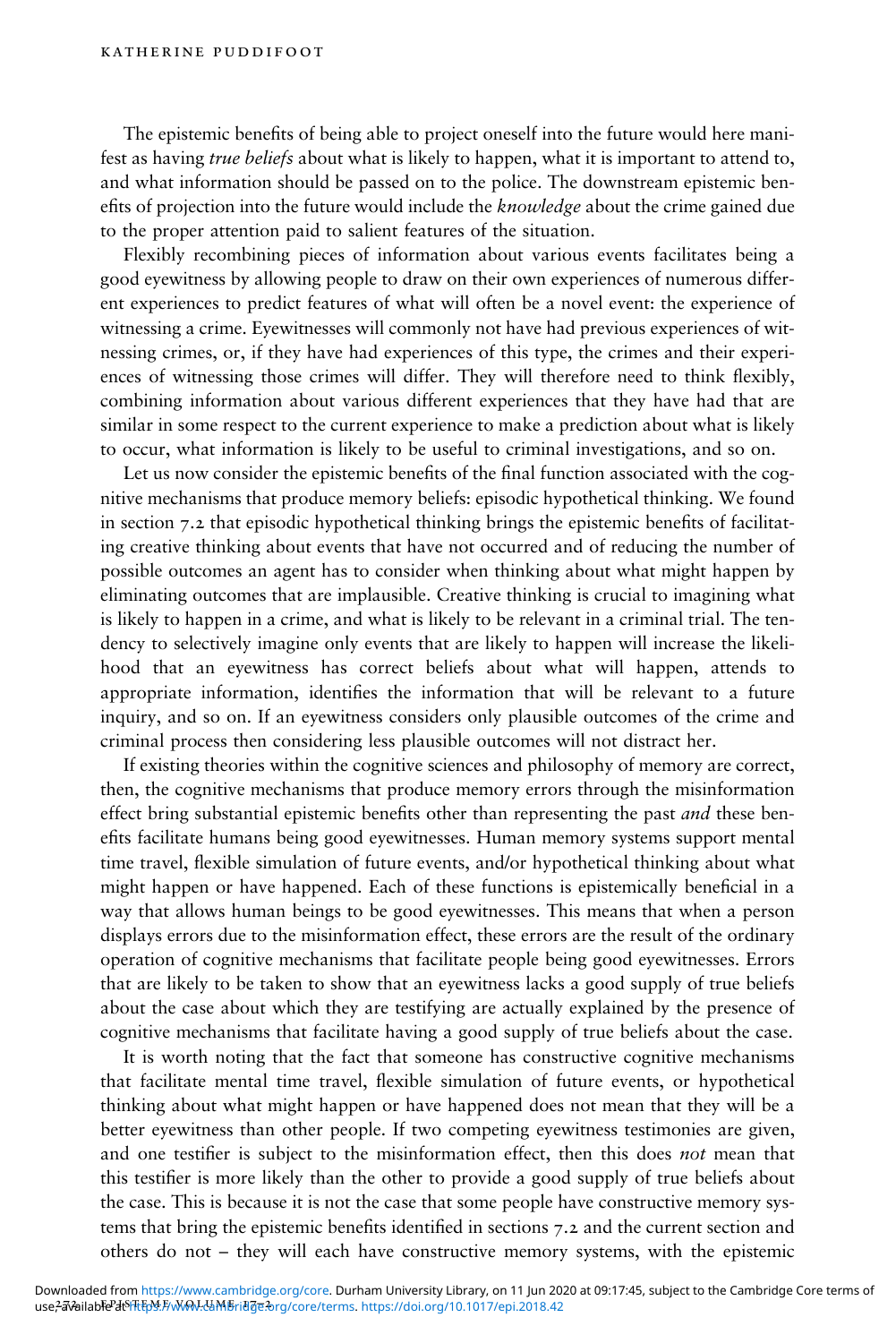benefits they bring. On the other hand, because all eyewitnesses have constructive memory systems, they are all susceptible to the misinformation effect. Therefore, evidence that one eyewitness has been susceptible to the effect does not provide good reason to think that they are overall less reliable than another eyewitness.

There is substantial import to the observation that errors due to the misinformation effect are the result of the ordinary operation of human cognitive mechanisms that are epistemically innocent in ways that facilitate being a good eyewitness. It reveals the extent of the error that can be made by jurors when they infer from evidence of eyewitness error that is due to the misinformation effect that an eyewitness lacks a good supply of true beliefs. Not only do jurors err because it is consistent with the eyewitness error that the eyewitness has a good supply of true beliefs, they err because the eyewitness errors are due to the operation of cognitive mechanisms that will, on very many occasions, ensure that a person has a good supply of true beliefs to deliver through their testimony.

#### 8. eyewitness error and poor credence assignments

The discussion in sections  $3-7$  provides reason for thinking that jurors are likely to respond to evidence of erroneous details in an eyewitness's testimony by inappropriately lowering the credence given to the testimony. Where there is evidence that an eyewitness has made an error in her testimony, jurors are likely to conclude that she is either driven by the desire to deceive or that she does not have a good supply of true beliefs relating to the events about which she is testifying. A juror who responds in either of these ways, forming a belief about the trustworthiness of an eyewitness based on the evidence of error, and lowering the credence they give to all of the eyewitness's testimony, would be likely to lower the credence she gives to much of the testimony in a way that decreases the chance of a correct verdict being made. This is because, as has been shown in sections  $4$ –7, it is consistent with the eyewitness making errors in some of her testimony that she can be an excellent source of information about other details relating to the case.

One way to respond to this conclusion is to argue that jurors should be discouraged from updating the credence that they assign to eyewitness testimony based on evidence of errors in their testimony. Or one might discourage jurors from responding to specic evidence of eyewitness error by forming the belief that the eyewitness is wholly untrustworthy. However, each of these responses risks reducing the chance of a correct verdict being made by allowing the testimony of witnesses who *are* motivated to deceive or *do* lack a good supply of true beliefs about a case to determine verdicts.

What is the solution? To change the supply of evidence that is available to the jurors, so that it includes information about the misinformation effect.<sup>13,14,15</sup> By changing the

<sup>13</sup> The information could be provided through instructions by a judge, by expert witnesses, through pretrial training of jurors, or utilizing some other method found to be effective. For example, in the UK the Turnbull Guidelines laid down by the Court of Appeal in Turnbull [1977] QB 224 describe how when a case depends upon one or more identification of the accused, jurors should be instructed to consider ways that the eyewitness might be wrong. My argument provides reason for thinking the judge should include information about how the eyewitness might be right in spite of making errors.

<sup>14</sup> If representatives from either the defence or prosecution were required to deliver the information then one might doubt whether the information would be conveyed in an unbiased manner. However, from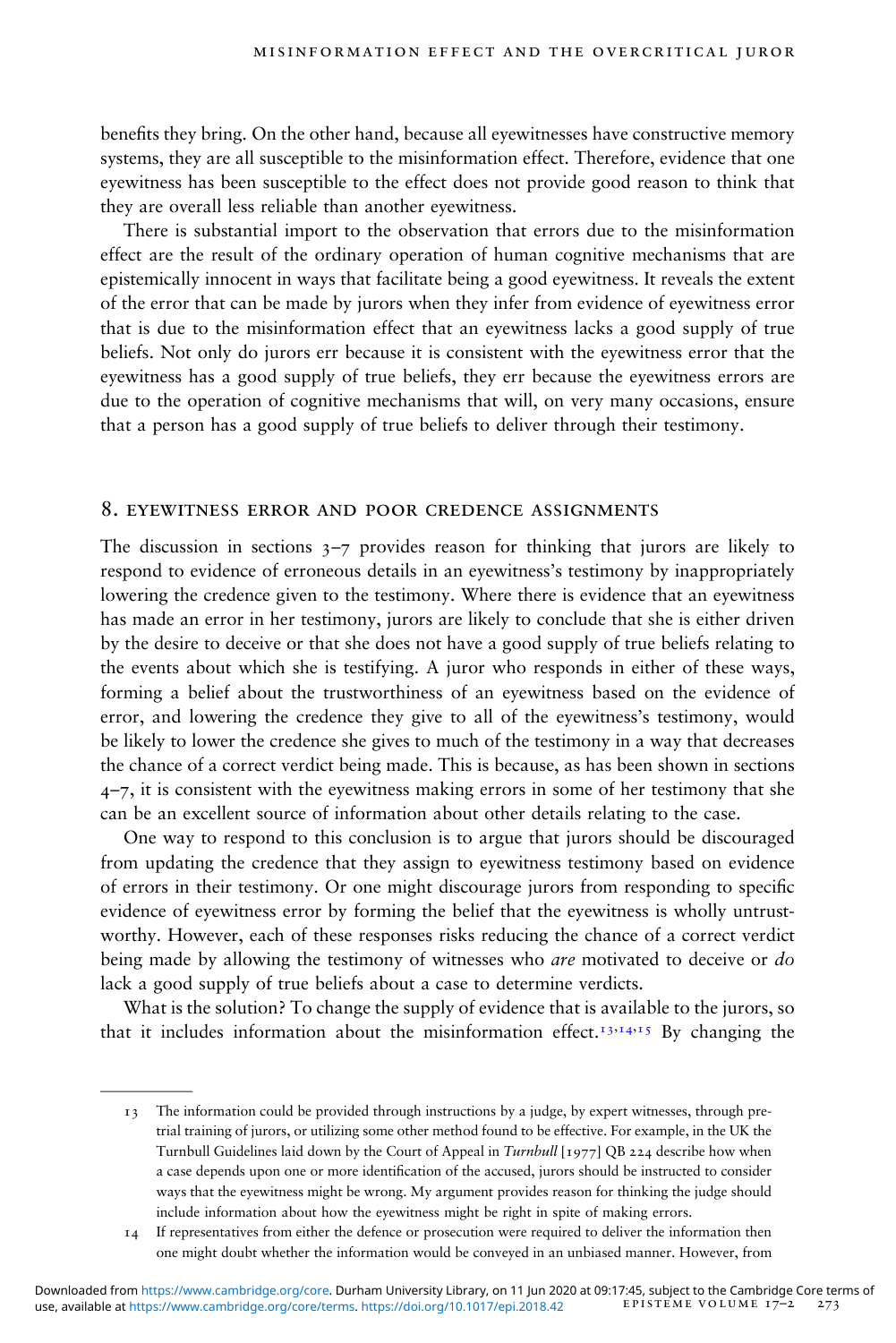epistemic environment of the jurors in this way, it will be possible to increase the chance they give testimony appropriate credence, by reducing the chance that they inappropriately lower the credence given to eyewitness testimony when an eyewitness makes an error due to the misinformation effect. As mentioned in section 2, the proposal that jurors should be informed by psychological findings relating to the misinformation effect is not new. Numerous authors have argued that jurors should be made aware of these findings so that they can lower the credence that they give to eyewitness testimony to reflect its susceptibility to error due to the misinformation effect.<sup>16</sup> What the current discussion shows is that the psychological findings can be used to achieve the opposite goal of ensuring that the credence given to individual pieces of eyewitness testimony is not lowered inappropriately. The achievement of the latter goal does not only require jurors to be aware that the misinformation effect occurs. It requires jurors to be aware about how representations of the gist of an event can be dissociated from representations of the details; about how a person can be a good source of information about some details relating to an event but not others; and about how memory errors due to the misinformation effect are indicative of the ordinary operation of cognitive mechanisms that facilitate being a good eyewitness. Moreover, it requires knowledge about the specific conditions under which people's memories are susceptible to distortion due to the misinformation effect.

Once these details were available to jurors, they could apply their new knowledge about the misinformation effect to evaluate whether an individual is likely to have undergone the effect, and whether any individual piece of evidence is likely to have been distorted as a result. For example, a juror informed by the psychological findings might consider whether an eyewitness could have been repeatedly questioned about a particular detail of an event and consequently misremembered the detail due to the misinformation effect.<sup>17</sup> Then the juror can consider whether the eyewitness is likely to have been subjected to similar questioning about other details about which she might testify. If it is concluded that the eyewitness is not likely to have been similarly questioned about other details that she provides then there is reason to think that her testimony about these details is accurate because it is less likely to be subject to the misinformation effect. The juror might have otherwise lowered the credence that she gave to the latter details, from, say, 0.9 to 0.1, due to evidence of errors in the eyewitness testimony. But once she is aware of the psychological findings on the misinformation effect, including about the conditions under which the effect is likely to operate, the juror might not lower the credence she gives

note 7 it can be seen that there are numerous ways that the relevant information could be delivered that would not involve either prosecution or defence representatives to deliver the information to jurors.

- 15 By advocating informing of jurors about the misinformation effect I do not deny the importance of adopting other strategies to prevent the misinformation effect, such as training police officers to avoid suggestive questioning. See, for example, 'Code D: The Code of Practice for the Identification of Persons by Police Officers', point 3.3. where it is stipulated that a witness must not be shown images of a suspect before a video identification, identification parade or group identification. However, even if police officers were able to fully avoid suggestive practices, people would still be susceptible to the misinformation effect through social contagion effects, so it would still be of use for jurors to be informed about the effect.
- 16 See note 3.

<sup>17</sup> Note: the juror would be engaging in source monitoring, but they would be monitoring another person's (i.e. the eyewitness's) memory rather than their own. They would therefore not be susceptible to the ordinary errors associated with monitoring of the source of one's own memory beliefs, such as those seemingly responsible for the misinformation effect.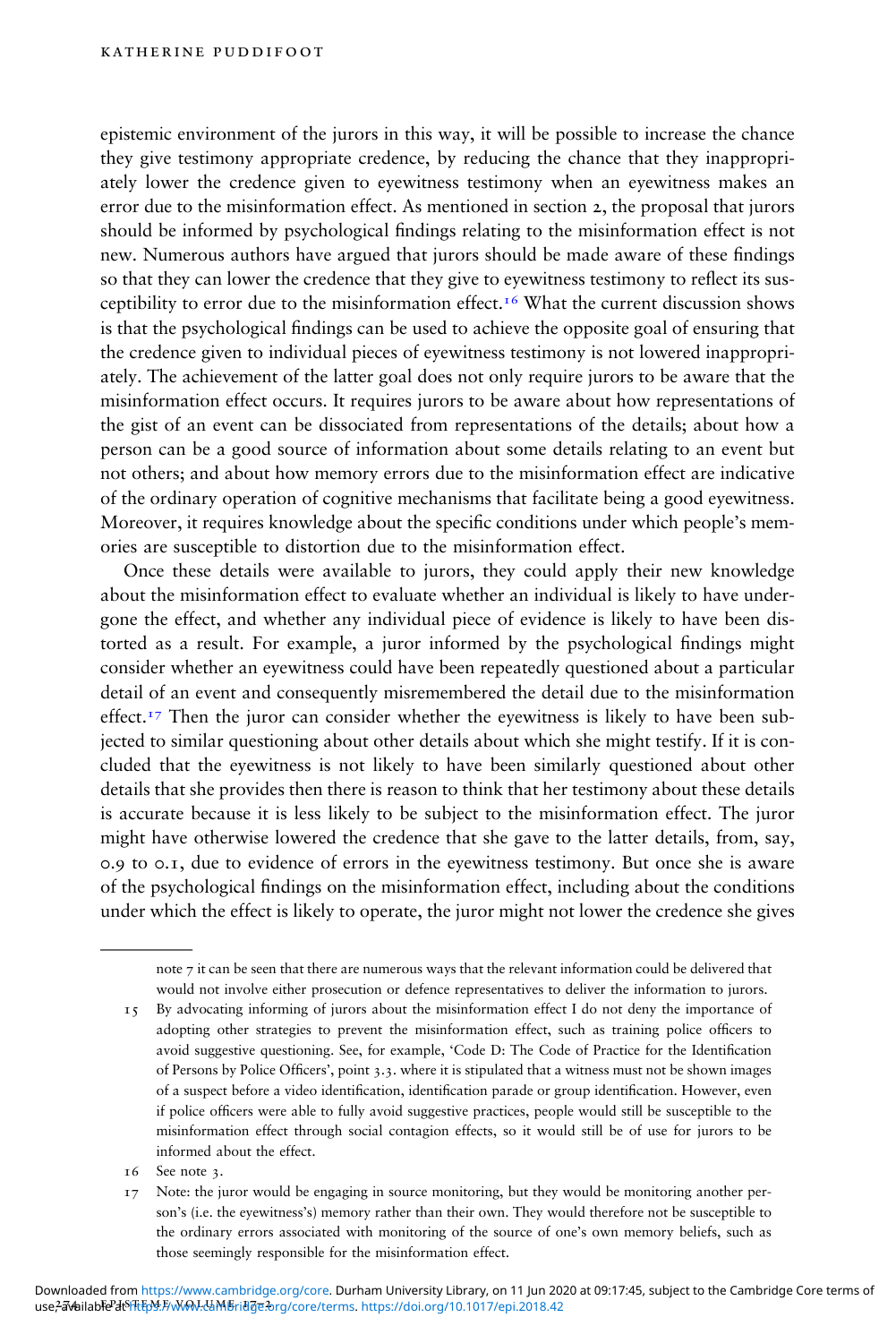to the testimony at all, leaving it at 0.9, if she remains confident that the conditions under which the misinformation effect is likely to operate are not present. She would thereby avoid lowering the credence given to the testimony inappropriately.

In sum, then, where jurors are predisposed to inappropriately lower the credence given to eyewitness testimony in response to evidence of error, if they are exposed to psychological findings on the misinformation effect, this predisposition can be changed. The juror who is equipped with information about the misinformation effect can prevent herself from making inappropriately low credibility assignments. There is consequently good reason for jurors and other participants in the legal system to be exposed to the psychological findings other than the reason often provided in the existing psychological literature.

### 9. fallibility and unreliability

The current paper puts pressure on the claim commonly made in the existing literature that evidence of memory errors like those involved in the misinformation effect establishes that episodic memory systems are unreliable. The psychological findings discussed in section 6 and 7 demonstrate that episodic memory systems (i.e. those cognitive mechanisms responsible for memories about individual incidents) can produce a good supply of true beliefs even though they produce distorted memories. If the reliability of a cognitive system is determined by its capacity to produce a high ratio of true compared to false beliefs (Goldman 1979), then it is consistent with evidence of error like that caused by the misinformation effect that episodic memory systems are reliable. The memory systems could provide enough true beliefs about the gist of events and about details other than those about which distorted memories have been formed to count as reliably producing true beliefs. Psychological findings about the misinformation effect establish that episodic memory systems are fallible but can also be viewed as undermining the claim that they are unreliable. Therefore, the argument of the current paper provides new support for the view that human memory systems could be reliable in spite of evidence of errors such as those involved with the misinformation effect (Michaelian 2011, 2013), and certainly more reliable than they are often taken to be by psychologists who criticise eyewitness testimony (Michaelian 2011, 2013). Unlike existing arguments, however, it defends the surprising view that some eyewitness testimony is assigned less credibility than it should be given its reliability, even though people generally find the testimony to be persuasive and compelling.

#### 10. conclusion

Findings from cognitive science highlighting the susceptibility of human memory to the misinformation effect provide reason to worry that jurors, who tend to find evewitness testimony compelling and persuasive, give too much credence to the testimony. This point has been widely recognized. However, this paper argues that the same psychological findings provide reason to worry that jurors who notice errors in a particular piece of eyewitness testimony will inappropriately lower the credence that they give to the testimony. They could respond to evidence of errors that occur due to the misinformation effect by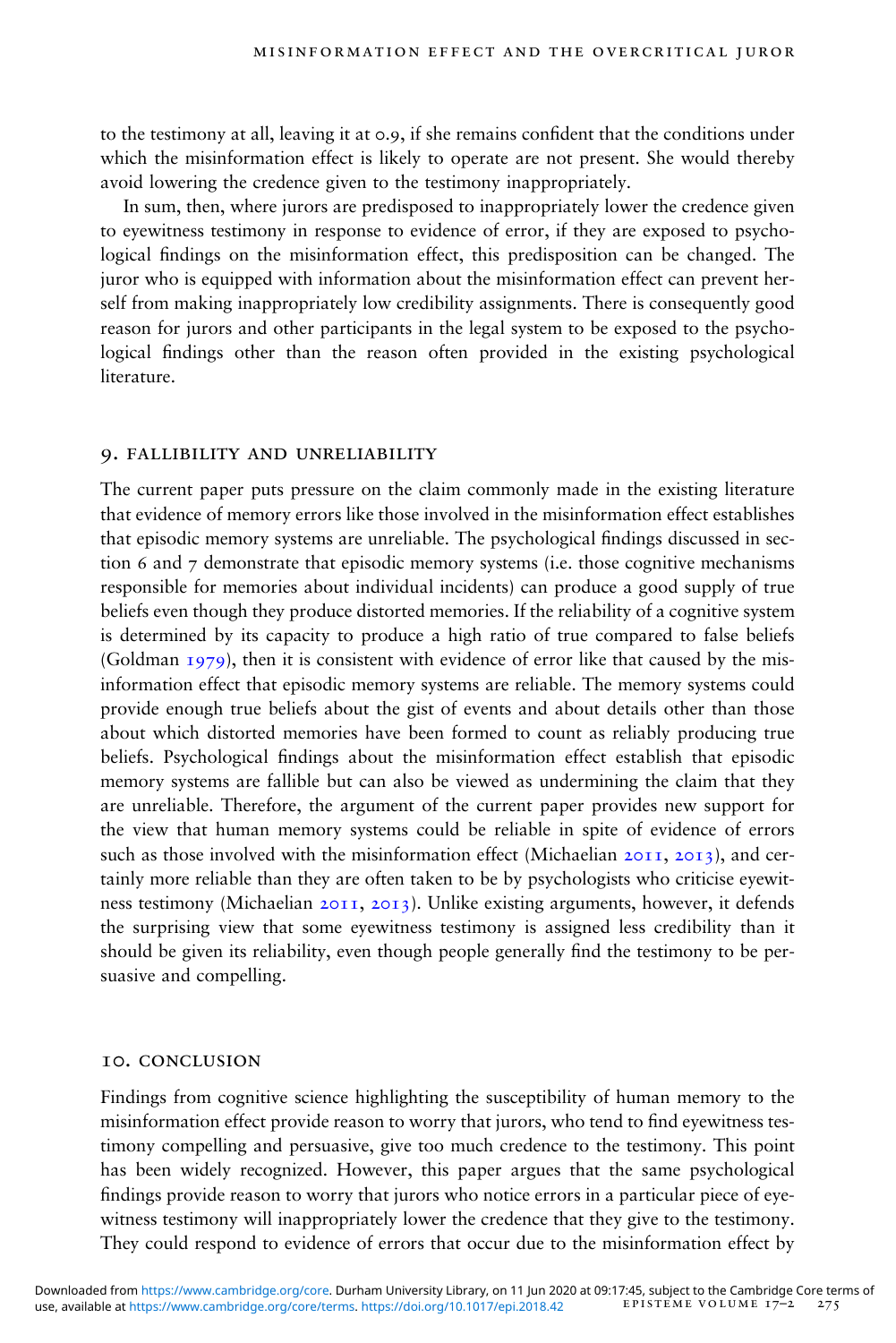concluding that the eyewitness who makes the errors lacks a supply of true beliefs that they are motivated to supply in their testimony. In such cases, jurors can inappropriately lower the credence that they give to some of the eyewitness testimony because it is consistent with eyewitnesses making errors in their testimony that they have a good supply of true beliefs that they are motivated to supply. In fact, evidence of errors in testimony can indicate the ordinary operation of cognitive mechanisms that facilitate eyewitnesses having a good supply of true beliefs that they can provide through their testimony.

In order to ensure that jurors are not susceptible to this error, they can be educated about the cognitive science literature that shows that people can make errors in their testimony while nonetheless having a good supply of true beliefs that they are motivated to provide. This literature can be used to guide jurors to make informed judgements about whether an error is due to a motivation to deceive or a lack of a supply of true beliefs, or due to the ordinary operation of human cognitive mechanisms that are likely to have facilitated the eyewitness gaining a good supply of true beliefs. There are currently debates about how to best achieve the goal of getting jurors to respond to evidence of this type, but the current discussion highlights that if a successful method is achieved, it will be possible to ensure that jurors do not lower the credence that they give to eyewitness testimony inappropriately.<sup>18</sup>

#### **REFERENCES**

- Addis, D. R., Sacchetti, D. C., Ally, B. A., Budson, A. E. and Schacter, D. L. 2009. 'Episodic Simulation of Future Events is Impaired in Mild Alzheimer's Disease.' Neuropsychologia, 47: 2660–71.
- Alfano, M. 2013. Character as Moral Fiction. Cambridge: Cambridge University Press.
- Assefi, S.L. and Garry, M. 2002. 'Absolute Memory Distortions: Alcohol Placebos Influence the Misinformation Effect.' Psychological Science, 14: 77–80.
- Bartlett, F. C. 1932. Remembering: A Study in Experimental and Social Psychology. Cambridge: Cambridge University Press.
- Belli, R. F. and Loftus, E. F. 1994. 'Recovered Memories of Childhood Abuse: A Source Monitoring Perspective.' In S. J. Lynn and J. W. Rhue (eds), Dissociation: Clinical and Theoretical Perspectives, pp. 415–33. New York, NY: Guilford Press.
- Berman, G. L. and Cutler, B. L. 1996. 'Effects of Inconsistencies in Eyewitness Testimony on Mock-juror Decision Making.' Journal of Applied Psychology, 81: 170–7.
- ———, Narby, D. J. and Cutler, B. L. 1995. 'Effects of Inconsistent Eyewitness Statements on Mock-jurors' Evaluations of the Eyewitness, Perceptions of Defendant Culpability and Verdicts.' Law and Human Behavior, 19: 79–88.
- Bond, C. F. and DePaulo, B. M. 2006. 'Accuracy of Deception Judgments.' Personality and Social Psychology Review, 10: 214–34.
- Borckardt, J. J., Sprohge, E. and Nash, M. 2003. 'Effects of the Inclusion and Refutation of Peripheral Details on Eyewitness Credibility.' Journal of Applied Social Psychology, 33: 2187–97.
- Brainerd, C. J. and Reyna, V. F. 2002. 'Fuzzy-trace Theory and False Memory.' Current Directions in Psychological Science,  $11(5)$ : 164-9.

<sup>18</sup> Thanks go to Christopher Bennett, Federico Picinali, Sophie Stammers and the audience at the Knowledge, Truth and the Criminal Trial workshop at the University of Nottingham for helpful comments on earlier versions of this paper. The author acknowledges the support of the European Research Council under the Consolidator grant agreement number [616358] for a project called Pragmatic and Epistemic Role of Factually Erroneous Cognitions and Thoughts (PERFECT).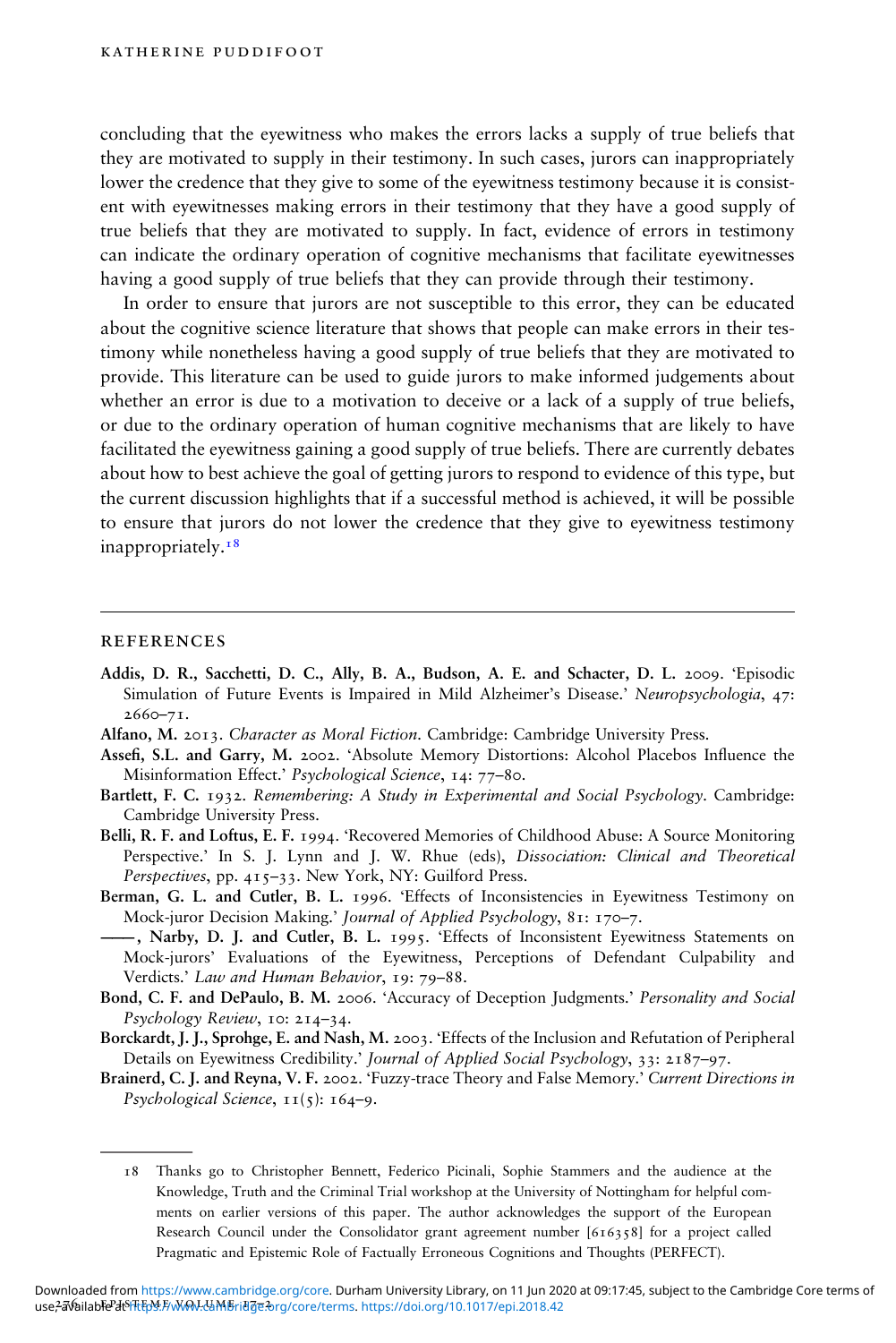- Brigham, J.C. and Bothwell, R.K. 1983. 'The Ability of Prospective Jurors to Estimate the Accuracy of Eyewitness Identifications.' Law and Human Behavior,  $7(1)$ : 19-30.
- Busby, J. and Suddendorf, T. 2005. 'Recalling Yesterday and Predicting Tomorrow.' Cognitive Development, 20(3): 362–72.
- D'Argembeau, A. and van der Linden, M. 2004. 'Phenomenal Characteristics Associated with Projecting Oneself Back into the Past and Forward into the Future: Influence of Valence and Temporal Distance.' Consciousness and Cognition, 13: 844–58.
- De Brigard, F. 2014. 'Is Memory for Remembering? Recollection as a Form of Episodic Hypothetical Thinking.' Synthese,  $191(2)$ :  $155-85$ .
- and Giovanello, K. S. 2012. 'Influence of Outcome Valence in the Subjective Experience of Episodic Past, Future and Counterfactual Thinking.' Consciousness and Cognition, 21(3): 1085–96.
- Deese, J. 1959. 'On the Prediction of Occurrence of Particular Verbal Intrusions in Immediate Recall.' Journal of Experimental Psychology,  $58(i)$ : 17–22.
- Dewhurst, S. A., Thorley, C., Hammond, E. R. and Ormerod, T. C. 2011. 'Convergent, but not Divergent, Thinking Predicts Susceptibility to Associative Memory Illusions.' Personality and Individual Differences,  $51(1)$ : 73–6.
- Dodd, D. H. and Bradshaw, J. M. 1980. 'Leading Questions and Memory: Pragmatic Constraints.' Journal of Memory and Language, 19(6): 695.
- Ekman, P. and O'Sullivan, M. 1991. 'Who can Catch a Liar?' American Psychologist, 46: 913–20.
- Gabbert, F., Memon, A., Allan, K. and Wright, D. B. 2004. 'Say it to My Face: Examining the Effects of Socially Encountered Misinformation.' Legal and Criminological Psychology, 9(2): 215–27.
- German, T. and Nichols, S. 2003. 'Children's Counterfactual Inferences about Long and Short Causal Chains.' Developmental Science, 6: 514–23.
- Goldman, A. I. 1979. 'What is Justified Belief?' In *Justification and Knowledge*, pp.  $I-23$ . Amsterdam: Springer.
- Hassabis, D., Kumaran, D., Vann, S. D. and Maguire, E. A. 2007. 'Patients with Hippocampal Amnesia Cannot Imagine New Experiences.' Proceedings of the National Academy of Sciences USA, 104: 1726–31.
- Hatvany, N. and Strack, F. 1980. 'The Impact of Discredited Key Witness.' Journal of Applied Social Psychology, 10: 490–509.
- Hemmer, P. and Steyvers, M. 2009. 'Integrating Episodic and Semantic Information in Memory for Natural Scenes.' Proceedings 31st Annual Conference Cognitive Science Society, 1557–62.
- Howe, M.L. and Knott, L.M. 2015. 'The Fallibility of Memory in Judicial Processes: Lessons from the Past and their Modern Consequences.' Memory, 23(5): 633-56.
- Howe, M. L., Garner, S. R., Dewhurst, S. A. and Ball, L. J. 2010. 'Can False Memories Prime Problem Solutions?' Cognition, 117(2): 176–81.
- Johnson, M. K. 1988. 'Discriminating the Origin of Information.' In T. F. Oltmanns and B. A. Maher (eds), Delusional Beliefs, pp. 34–65. New York, NY: Wiley.
- Klein, S. 2013. 'The Temporal Orientation of Memory: It's Time for a Change of Direction.' Journal of Research in Applied Memory and Cognition, 2: 222–34.
- Klein, S. B., Loftus, J. and Kihlstrom, J. F. 2002. 'Memory and Temporal Experience: The Effects of Episodic Memory Loss on an Amnesic Patient's Ability to Remember the Past and Imagine the Future.' Social Cognition, 20: 353–79.
- Laney, C. and Loftus, E. F. 2017. 'Eyewitness Testimony and Memory Biases.' In R. Biswas-Diener and E. Diener (eds), Noba Textbook Series: Psychology. Champaign, IL: DEF Publishers. nobaproject.com.
- Levine, T. R., Kim, R. K. and Hamel, L. M. 2010. 'People Lie for a Reason: Three Experiments Documenting the Principle of Veracity.' Communication Research Reports, 27(4): 271-85.
- Lindsay, D.S. 1994. 'Memory Source Monitoring and Eyewitness Testimony.' In D. F. Ross, J. D. Read and M. P. Toglia (eds), Adult Eyewitness Testimony: Current Trends and Developments, pp. 27–55. New York, NY: Cambridge University Press.
- Loftus, E. F. 2005. 'Planting Misinformation in the Human Mind: A 30-year Investigation of the Malleability of Memory.' Learning and Memory, 12: 361–6.
- Loftus, E.F. and Palmer, J.C. 1974. 'Reconstruction of Automobile Destruction: An Example of the Interaction Between Language and Memory.' Journal of Verbal Learning and Verbal Behaviour,  $13(5): 585-9.$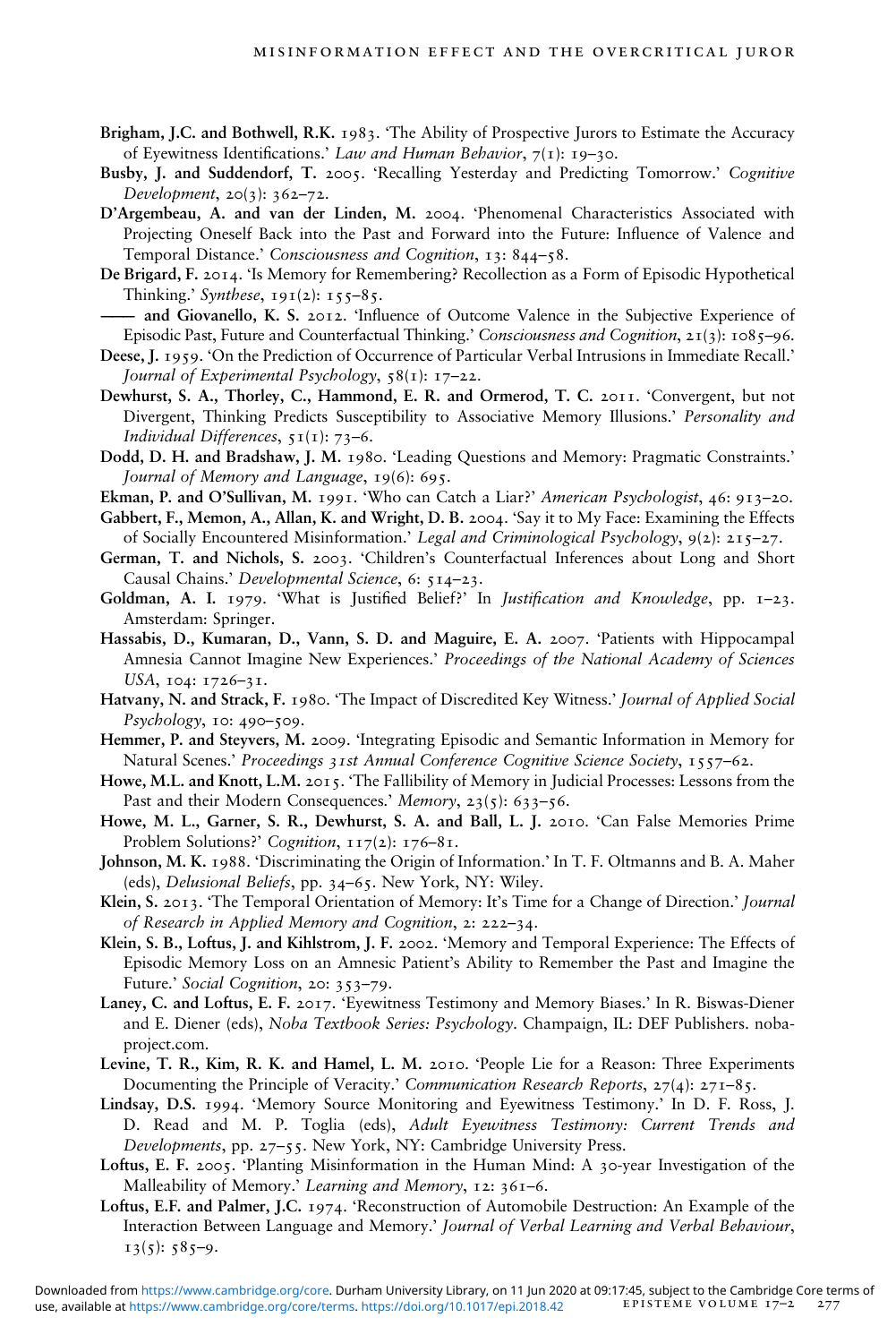- Loftus, E. F., Miller, D. G. and Burns, H. J. 1978. 'Semantic Integration of Verbal Information into a Visual Memory.' Journal of Experimental Psychology: Human Learning and Memory, 4(1): 19– 31.
- Meissner, C. A. and Kassin, S. M. 2004. ''You're Guilty, so Just Confess!' Cognitive and Confirmational Biases in the Interrogation Room.' In G. D. Lassiter (ed.), Interrogations, Confessions, and Entrapment, pp. 85–106. New York, NY: Kluwer.
- Melo, B., Winocur, G. and Moscovitch, M. 1999. 'False Recall and False Recognition: An Examination of the Effects of Selective and Combined Lesions to the Medial Temporal Lobe/ Diencephalon and Frontal Lobe Structures.' Cognitive Neuropsychology, 16: 343–59.
- Michaelian, K. 2011. 'Generative Memory.' Philosophical Psychology, 24(3): 323–42.
- ——— 2013. 'The Information Effect: Constructive Memory, Testimony, and Epistemic Luck.' Synthese, 190(12): 2429–56.
- 2016a. Mental Time Travel: Episodic Memory and our Knowledge of the Personal Past. Cambridge, MA: MIT Press.
- ——— 2016b. 'Confabulating, Misremembering, Relearning: The Simulation Theory of Memory and Unsuccessful Remembering.' Frontiers in Psychology, 7(1857): 1-13.
- Mitchell, K.J. and Johnson, M.K. 2000. 'Source Monitoring: Attributing Mental Experiences.' In E. Tulving and F. I. M. Craik (eds), The Oxford Handbook of Memory, pp. 179–95. New York, NY: Oxford University Press.
- Mitchell, K. J. and Zaragoza, M. S. 1996. 'Repeated Exposure to Suggestion and False Memory: The Role of Contextual Variability.' Journal of Memory and Language, 35(2): 246–60.
- Montmarquet, J. 1987. 'Epistemic Virtue.' Mind, 96: 482–97.
- 1993. Epistemic Virtue and Doxastic Responsibility. Lanham, MD: Rowman and Littlefield.
- Neisser, U. 1967. Cognitive Psychology. New York, NY: Appleton.
- Okado, Y. and Stark, C.E.L. 2005. 'Neural Activity During Encoding Predicts False Memories Created by Misinformation.' Learning and Memory, 12: 3–11.
- Okuda, J., Fujii, T., Ohtake, H., Tsukiura, T., Tanji, K., Suzuki, K., Kawashima, R., Fukuda, H., Itoh, M and Yamadori, A. 2003. 'Thinking of the Future and the Past: The Roles of the Frontal Pole and the Medial Temporal Lobes.' Neuroimage, 19: 1369–80.
- Puddifoot, K. and Bortolotti, L. 2018. 'Epistemic Innocence and the Production of False Memory Beliefs.' Philosophical Studies, 1-26. doi: 10.1007/S11098-018-1038-2.
- Robins, S. K. 2016. 'Misremembering.' Philosophical Psychology, 29(3): 432–47.
- Roediger, H. L. and McDermott, K. B. 1995. Creating false memories: Remembering words not presented in lists. Journal of experimental psychology: Learning, Memory, and Cognition 21 (4): 803–814.
- Rosenbaum, R. S., Gilboa, A., Levine, B., Winocur, G. and Moscovitch, M. 2009. 'Amnesia as an Impairment of Detail Generation and Binding: Evidence from Personal, Fictional, and Semantic Narratives.' Neuropsychologia, 47: 2181–87.
- Schacter, D. L. and Addis, D. R. 2007. 'The Cognitive Neuroscience of Constructive Memory: Remembering the Past and Imagining the Future.' Philosophical Transactions of the Royal Society B, 362: 773–86.
- ———, Verfaille, M. and Pradere, D. 1996. 'The Neuropsychology of Memory Illusions: False Recall and Recognition in Amnesic Patients.' Journal of Memory and Language, 35: 319–34.
- ———, Verfaellie, M. and Anes, M. D. 1997. 'Illusory Memories in Amnesic Patients: Conceptual and Perceptual False Recognition.' Neuropsychology, 11(3): 331.
- ———, Addis, D. A. and Buckner, R. L. 2007. 'Remembering the Past to Imagine the Future: The Prospective Brain.' Nature Reviews. Neuroscience, 8(9): 657.
- ———, Guerin, S. A., and St. Jacques, P. L. 2011. 'Memory Distortion: An Adaptive Perspective.' Trends in Cognitive Sciences, 15(10): 467–74. <http://doi.org/10.1016/j.tics.2011.08.004>.
- Schmechel, R. S., O'Toole, T. P., Easterly, C. and Loftus, E. F. 2006. 'Testing Jurors' Understanding of Eyewitness Reliability Evidence.' Jurimetrics, 46: 177–214.
- Seniuk, G. T. 2013. 'Credibility Assessment, Common Law Trials and Fuzzy Logic.' In Applied Issues in Investigative Interviewing, Eyewitness Memory, and Credibility Assessment, pp. 19–30. New York, NY: Springer.
- Shanton, K. and Goldman, A. 2010. 'Simulation Theory.' Wiley Interdisciplinary Reviews: Cognitive Science, 1(4): 527-38.